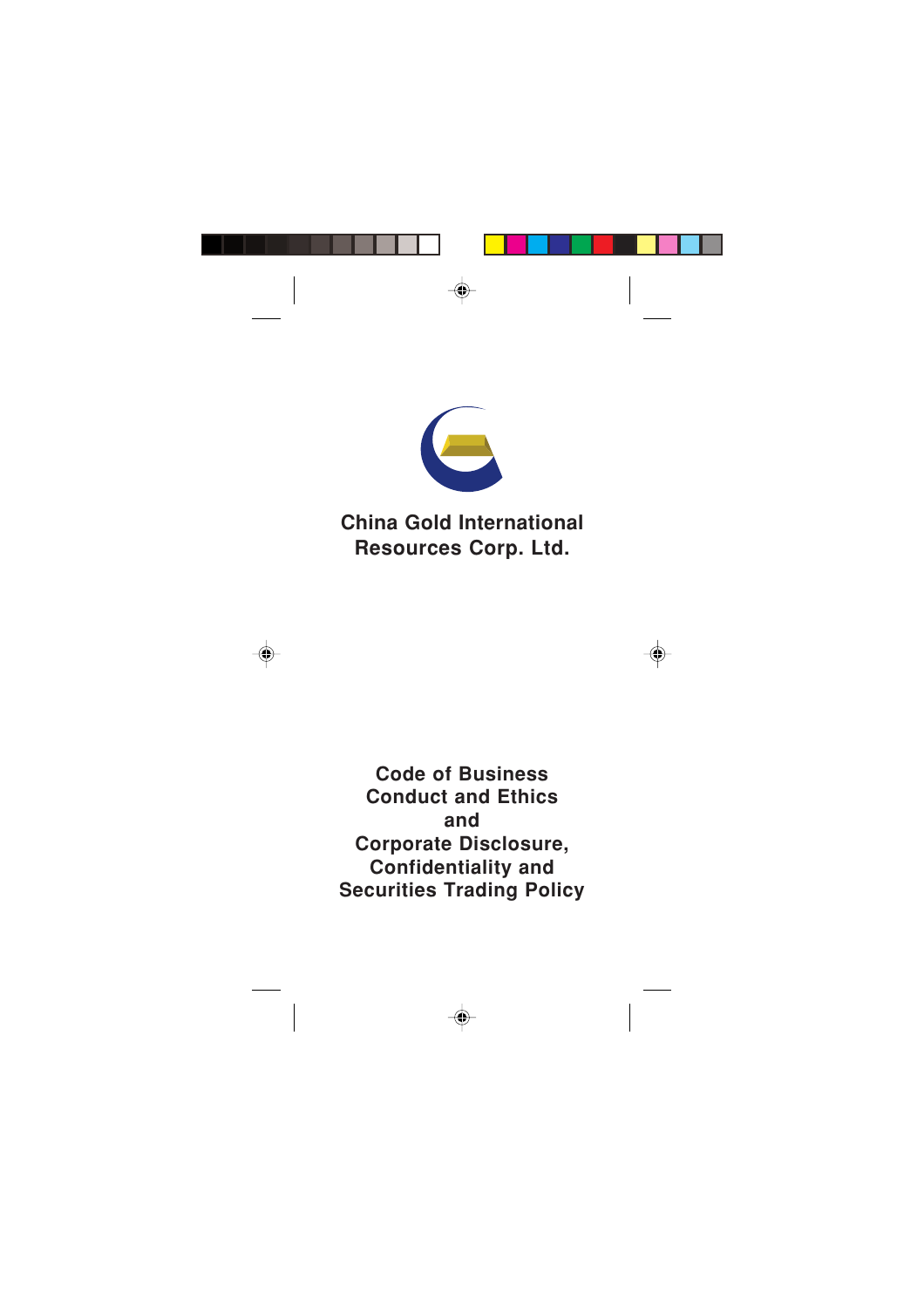## **CHINA GOLD INTERNATIONAL RESOURCES CORP. LTD.**

## **CODE OF BUSINESS CONDUCT AND ETHICS**

## **Introduction**

This code of conduct ("Code") applies to everyone at China Gold International Resources Corp. Ltd. (the "Company"), including employees, officers and Board members regardless of their position in our organization, at all times and everywhere we do business. References in this Code to the Company mean the Company and any of its subsidiaries.

This Code reflects our commitment to a culture of honesty, integrity and accountability and outlines the basic principles and policies with which everyone at the Company is expected to comply.

We require the highest standards of professional and ethical conduct from our employees, officers and directors. Our reputation for honesty and integrity is important for the success of our business. No one at the Company will be permitted to achieve results through violations of laws or regulations, or through unscrupulous dealings.

We aim for our business practices to be compatible with, and sensitive to, the economic and social priorities of each location in which we operate. Although customs vary from country to country and standards of ethics may vary in different business environments, honesty and integrity must always characterize our business activity.

In addition to following this Code, you are expected to seek guidance in any case where there is a question about compliance with both the letter and spirit of our policies and applicable laws. This Code is not a complete code of conduct. It sets forth general principles and does not supersede the specific policies and procedures that are in effect, such as the Company's Corporate Disclosure, Confidentiality and Securities Trading Policy or other policies that are in effect from time to time.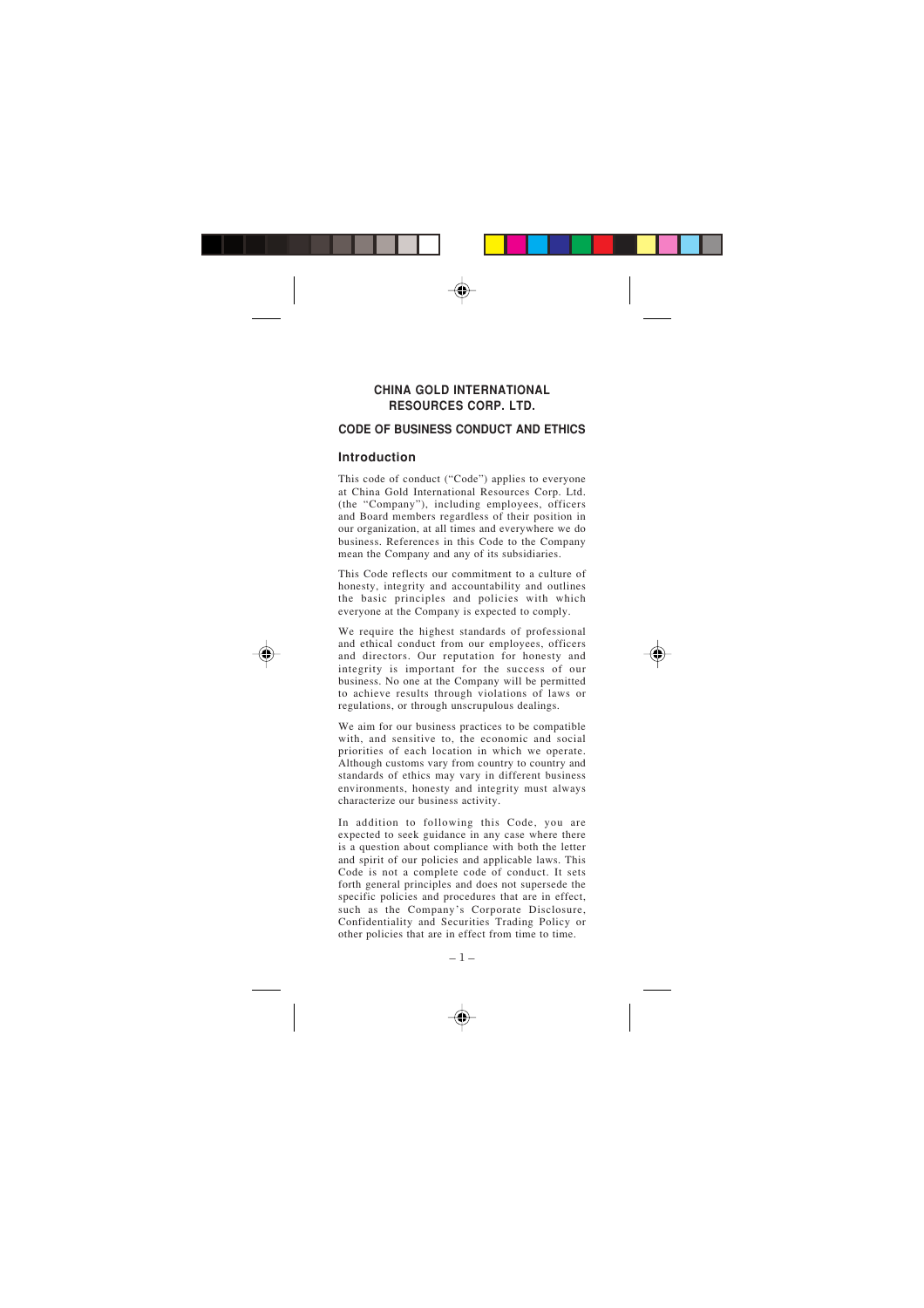This Code will be reviewed periodically by the Board of Directors of the Company and supplemented as required from time to time.

# **SPECIFICS OF CODE**

#### **I. Compliance with Laws, Rules and Regulations**

We have a responsibility to monitor all legal boundaries and to comply with all applicable laws and regulations in all of our activities worldwide. Compliance with both the letter and spirit of all laws, rules and regulations applicable to our business is important for our reputation and continued success. We must respect and obey the laws of the cities, states and countries in which we operate and avoid even the appearance of impropriety. Individuals who fail to comply with this Code and applicable laws will be subject to disciplinary measures, up to and including discharge from the Company.

#### **II. Conflicts of Interest**

A conflict of interest occurs when an individual's private interest interferes, or appears to interfere, in any way with the interests of the Company. A conflict of interest could arise where:

- an individual's personal interests interfere, or appear to interfere, in any way, with the interests of the Company;
- an individual takes action for his or her direct or indirect benefit or the direct or indirect benefit of a third party that is inconsistent with the interests of the Company; or
- an individual, or a member of his or her family, receives improper personal benefits as a result of his or her position in the Company.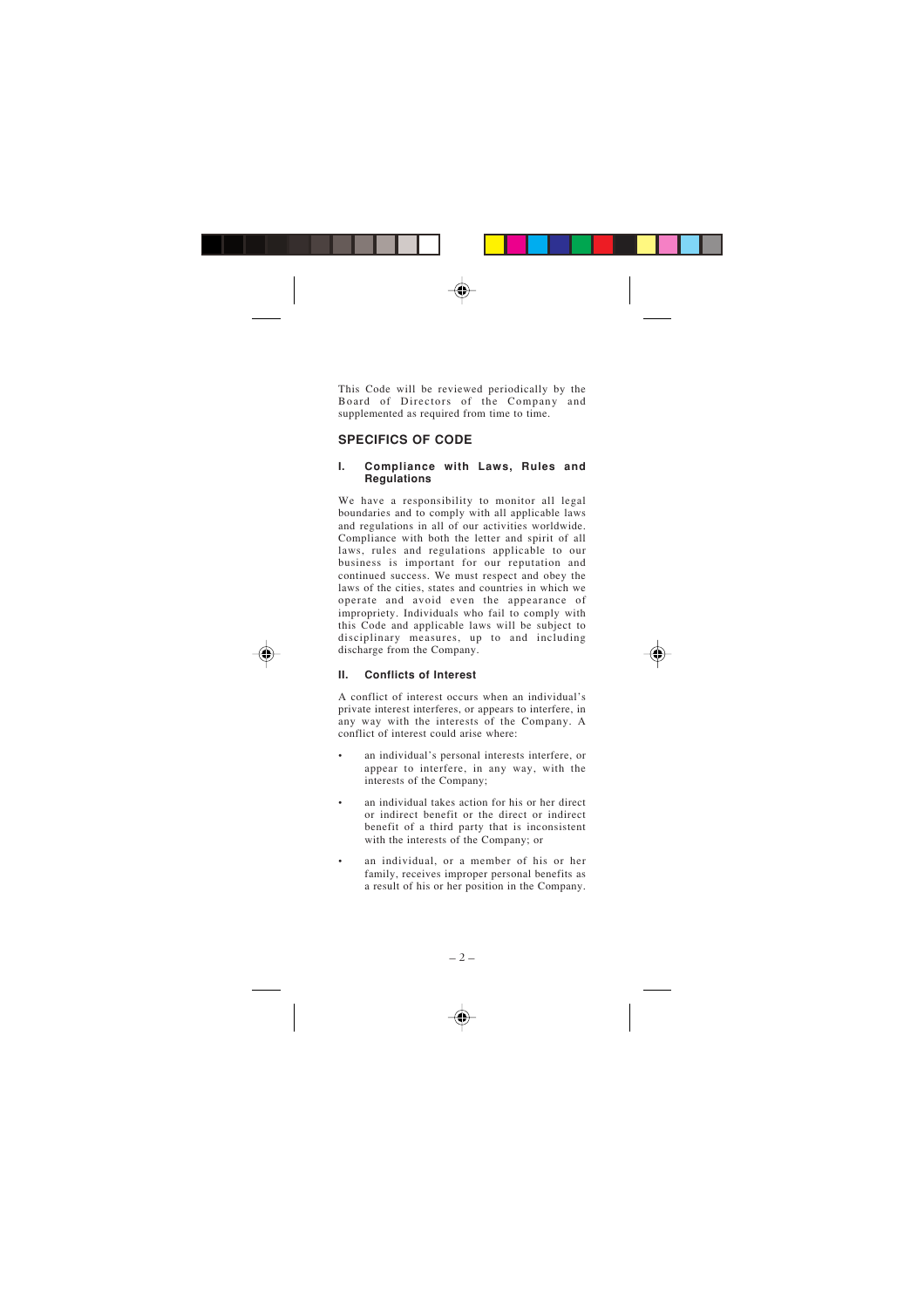Activities that could give rise to conflicts of interest are prohibited unless specifically approved in advance by the Board of Directors. Where a conflict involves a Board member (i.e. where a Board member has an interest in a material contract or material transaction involving the Company), the Board member involved will be required to disclose his or her interest to the Board of Directors and refrain from voting at the Board meeting of the Company considering such contract or transaction in accordance with applicable law.

It is not always easy to determine whether a conflict of interest exists, so any potential conflicts of interest should be reported immediately to a member of senior management who is independent of the potential conflict and who will assess the issue with the advice of legal counsel. For unresolved potential conflicts involving any employee or where a member of senior management or a Board member is involved in a potential conflict, the issue should be referred to the Board of Directors (assisted by the Nominating and Corporate Governance Committee and legal counsel as necessary).

#### **III. Corporate Opportunities**

The Board of Directors, officers and employees owe a duty to the Company to advance its legitimate interests when the opportunity to do so arises and are prohibited from taking, for themselves personally, opportunities that arise through the use of corporate property, information or position and from using corporate property, information or position for personal gain, except where the Board has, after receiving the necessary information concerning such opportunity and receiving advice of legal counsel, has elected not to avail itself of the opportunity in compliance with applicable corporate law. A Director interested in a corporate opportunity being considered by the Board shall refrain from voting at the Board meeting considering such opportunity.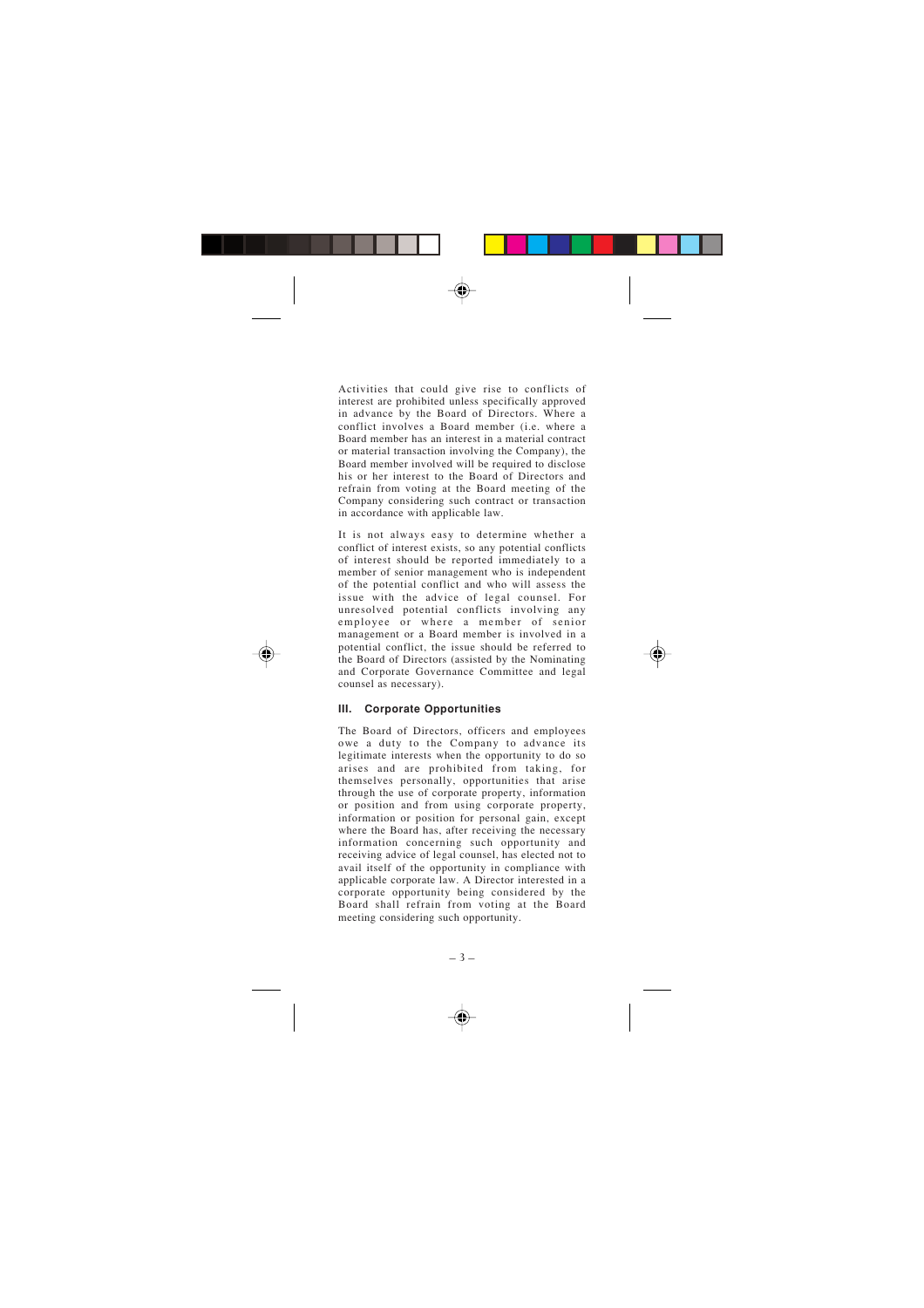If an employee has any doubt as to the whether an activity contemplated by the Board violates this requirement, they must refer the issue to a member of senior management who will assess the issue with the advice of legal counsel.

## **IV. Confidentiality**

The Board of Directors, officers and employees of the Company must preserve and protect the confidentiality of information entrusted to them by the Company or that otherwise comes into their possession in the course of their employment, except when disclosure is expressly authorized or legally mandated.

The obligation to preserve confidential information continues even after you leave the Company. The Company's Corporate Disclosure, Confidentiality and Securities Trading Policy sets forth certain specific obligations in respect of confidentiality.

Confidential information includes all non-public information that may be of use to competitors, or harmful to the Company or its customers, if disclosed. It also includes information that suppliers and customers have entrusted to us.

#### **V. Protection and Proper Use of Company Assets**

We should all endeavor to protect the Company's assets and ensure their efficient use. Theft, carelessness and waste have a direct impact on the Company's profitability. Any suspected incidents of fraud or theft should be immediately reported to an individual's supervisor or to a member of senior management for investigation.

Company assets, such as funds, products or computers, may only be used for legitimate business purposes or other purposes approved by management. Company assets may never be used for illegal purposes.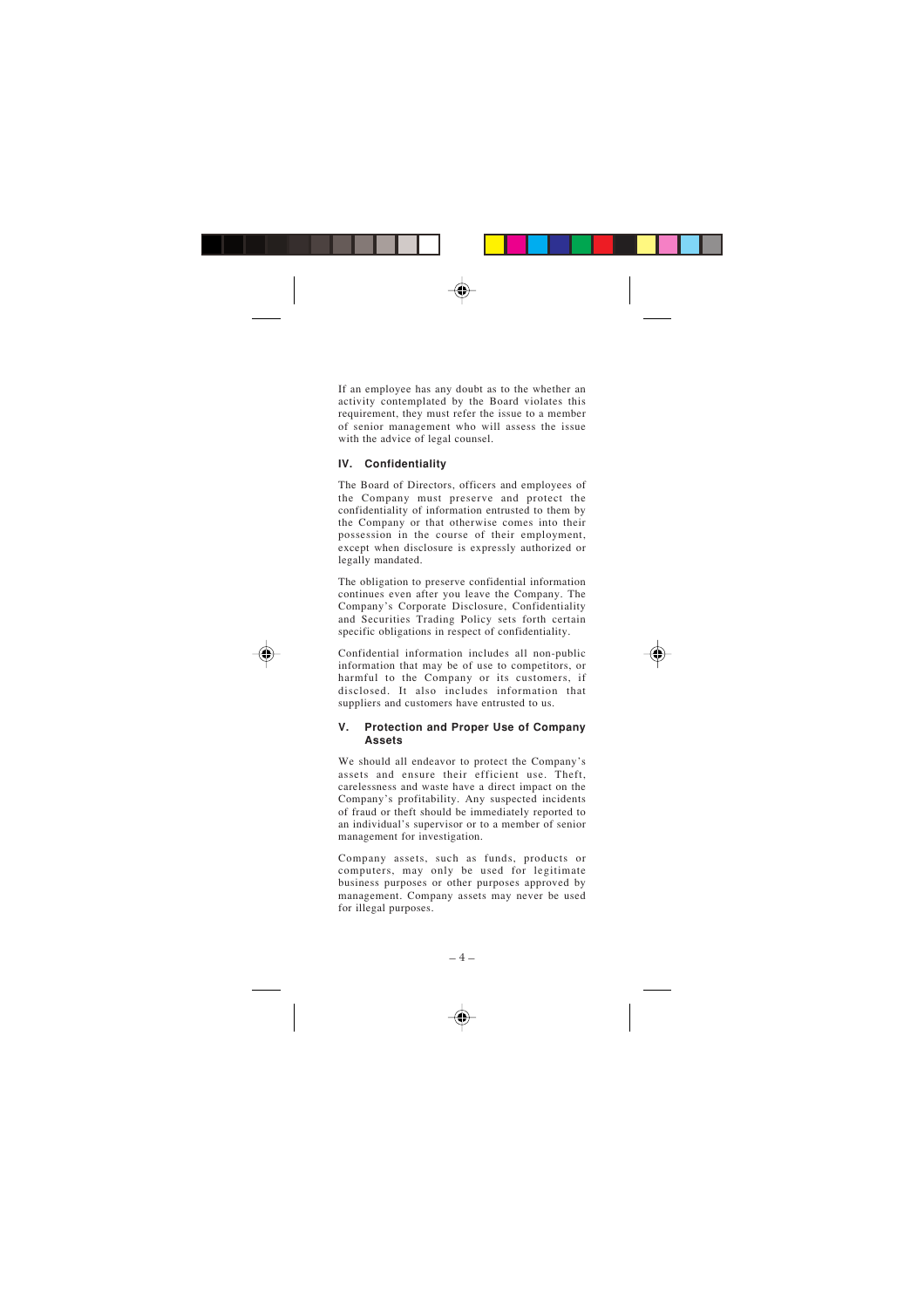The obligation to protect Company assets includes proprietary information. Proprietary information includes any information that is not generally known to the public or would be helpful to our competitors. Examples of proprietary information are intellectual property, business and marketing plans and employee information. The obligation to preserve proprietary information continues even after you leave the Company.

#### **VI. Insider Trading**

Insider trading is unethical and illegal. We are not allowed to trade in securities of any company while in possession of material non-public information regarding that company. This includes the Company or any other company. It is also illegal to "tip" or pass on inside information to any other person who might make an investment decision based on that information or pass the information on further. The Company's Corporate Disclosure, Confidentiality and Securities Trading Policy sets forth your obligations in respect of trading in the Company's securities.

#### **VII. Fair Dealing**

We should all endeavor to deal fairly with the Company's customers, suppliers, competitors and the other employees of the Company. No one at the Company should take unfair advantage of anyone through illegal conduct, concealment, manipulation, abuse of privileged information, misrepresentation of material facts or any other unfair-dealing practice.

#### **VIII. Compliance with Environmental Laws**

The Company is sensitive to the environmental, health and safety consequences of its operations. Accordingly, the Company's policy is to comply with all applicable environmental laws and regulations within all jurisdictions in which it operates. If any employee has any doubt as to the applicability or meaning of a particular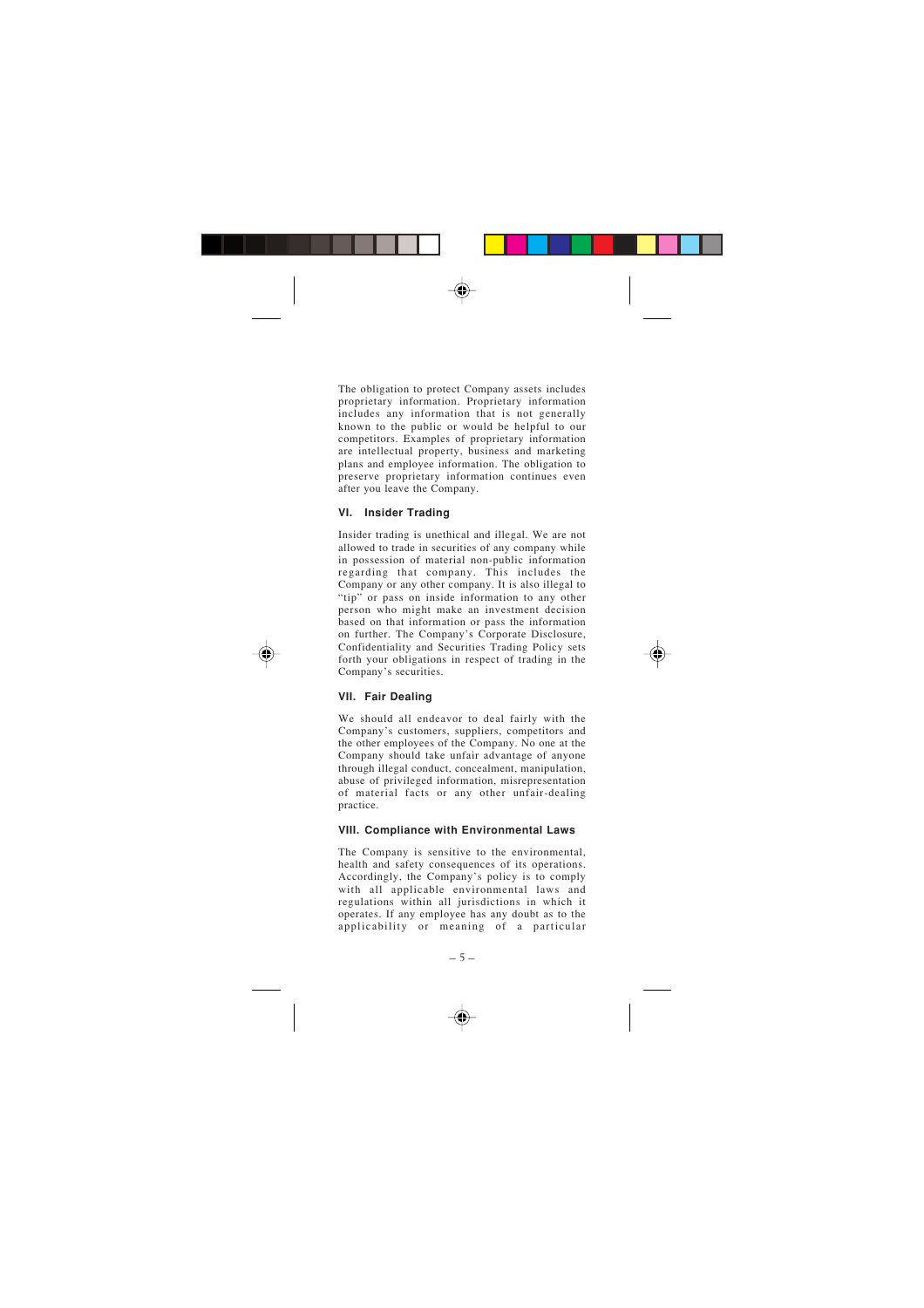environmental, health or safety regulation, he or she should immediately discuss the matter with his or her supervisor or with a member of the Company's senior management.

#### **IX. Equal Opportunity**

We value the diversity of our employees and are committed to providing equal opportunity in all aspects of employment.

#### **X. Safety and Health**

We are all responsible for maintaining a safe workplace by following safety and health rules and practices. The Company is committed to keeping its workplaces free from hazards. Please report any accidents, injuries, unsafe equipment, practices or conditions immediately to a supervisor or other designated person. In order to protect the safety of all employees, employees must report to work free from the influence of any substance that could prevent them from conducting work activities safely and effectively.

#### **XI. Financial and Business Disclosure and Accuracy of Company Records and Reporting**

Honest and accurate recording and reporting of information is critical to our ability to make responsible business decisions and to meet our reporting obligations to our stakeholders. This includes both the Company's financial reporting and ongoing disclosure requirements under applicable securities and stock exchange requirements. The Company's accounting and other records are relied upon to produce reports for the Company's management, shareholders, creditors, governmental agencies and others.

Full, fair, accurate, timely and understandable disclosure in the reports and other documents that we file with, or submit to, securities regulators and stock exchanges and in our other public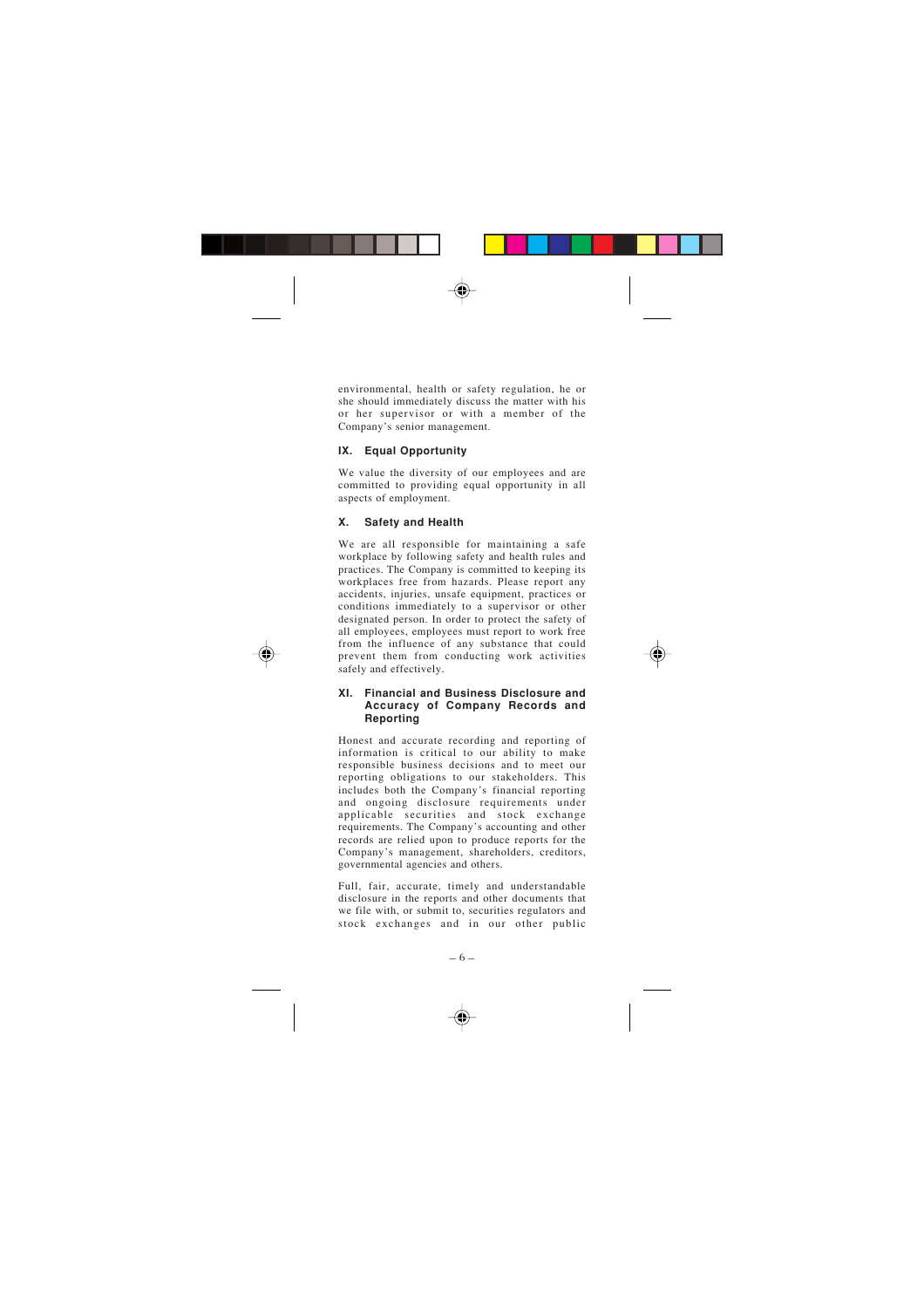communications is critical for us to maintain our good reputation, to comply with our obligations under the securities laws and to meet the expectations of our shareholders and other members of the investment community. In preparing such reports and documents and other public communications, the following guidelines should be adhered to:

- all accounting records, and the reports produced from such records, must be in accordance with all applicable laws;
- all accounting records must fairly and accurately reflect the transactions or occurrences to which they relate;
- all accounting records must fairly and accurately reflect in reasonable detail the Company's assets, liabilities, revenues and expenses;
- no accounting records should contain any false or intentionally misleading entries;
- no transactions should be intentionally misclassified as to accounts, departments or accounting periods;
- all transactions must be supported by accurate documentation in reasonable detail and recorded in the proper account and in the proper accounting period;
- no information should be concealed from the internal auditors or the independent auditors; and
- compliance with the Company's system of internal controls is required.

If any employee, officer or director of the Company has concerns or complaints regarding accounting or auditing issues, he or she is encouraged to submit those concerns to a member of the Audit Committee of the Board or through the Company's confidential whistleblower mechanism.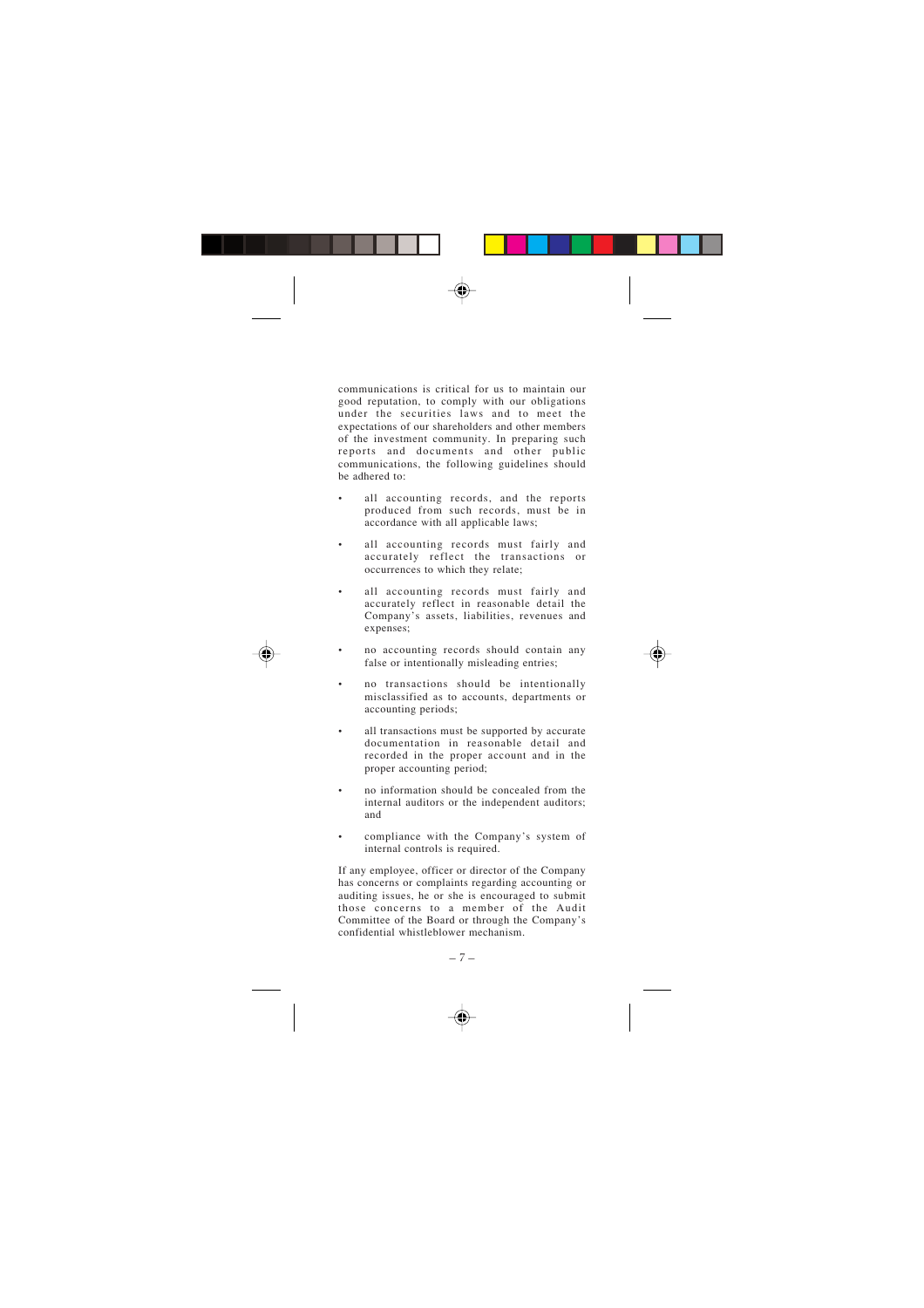Business records and communications often become public through legal or regulatory investigations or the media. We should avoid exaggeration, derogatory remarks, legal conclusions or inappropriate characterizations of people and companies. This applies to communications of all kinds, including email and informal notes or interoffice memos. Records should be retained and destroyed in accordance with the Company's records retention policy.

#### **XII. Use of E-Mail and Internet Services**

E-Mail systems and Internet services are provided to help us do work. Incidental and occasional personal use is permitted, but never for personal gain or any improper purpose. You should not access, send or download any information that could be insulting or offensive to another person, such as sexually explicit messages, ethnic or racial slurs, or messages that could be viewed as harassment.

Your messages (including voice mail) and computer information are considered the property of the Company and you should not have any expectation of privacy. Unless prohibited by law, the Company reserves the right to access and disclose this information as necessary for business purposes. Use good judgment, and do not access, send messages or store any information that you would not want to be seen or heard by other individuals.

Violation of these policies may result in disciplinary actions up to and including discharge from the Company.

#### **XIII. Gifts and Entertainment**

Business gifts and entertainment are customary courtesies designed to build goodwill among business partners. These courtesies include such things as meals and beverages, tickets to sporting or cultural events, discounts not available to the general public, travel, accommodation and other merchandise or services. In some cultures they play an important role in business relationships. However, a problem may arise when such courtesies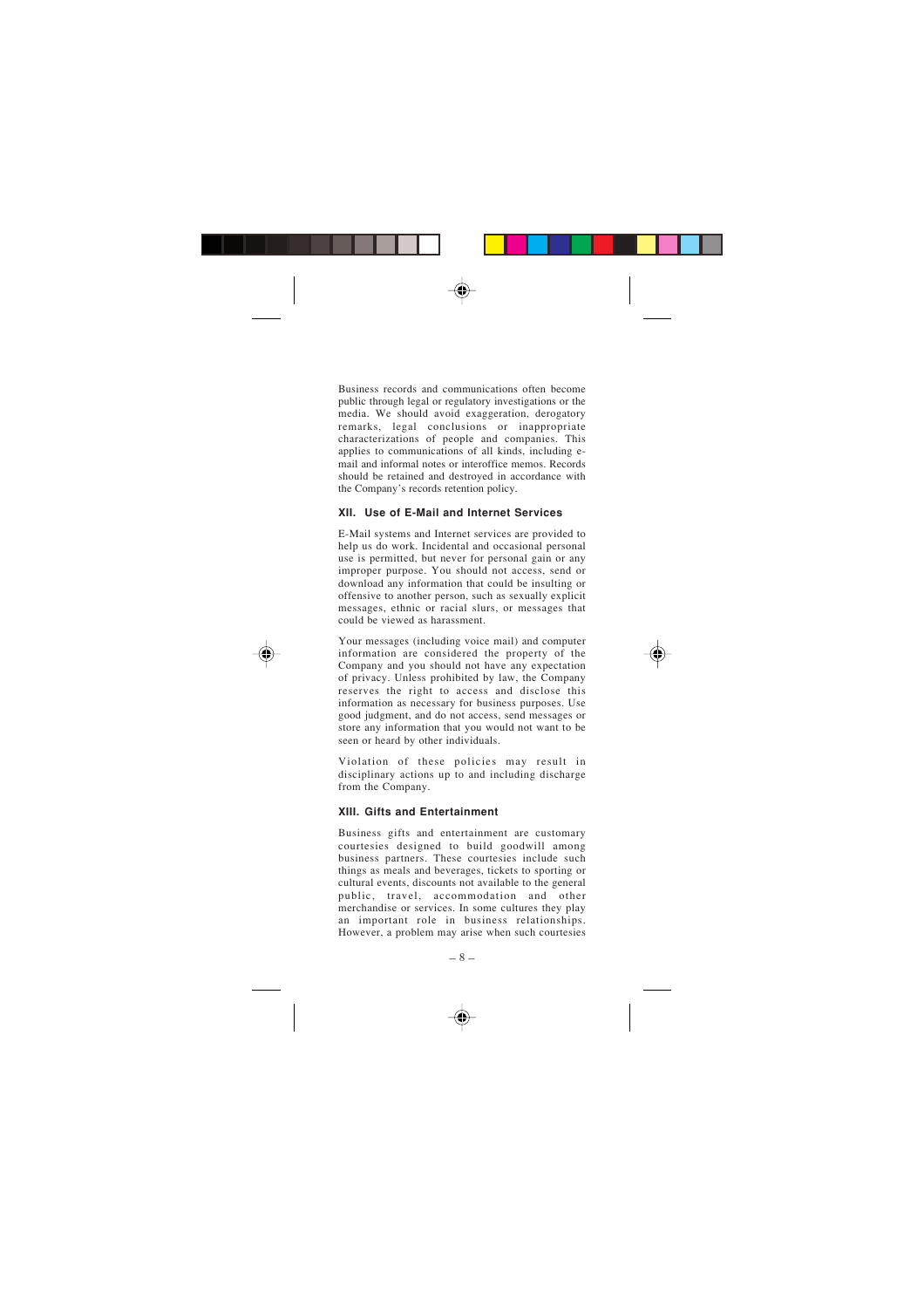compromise, or appear to compromise, our ability to make objective and fair business decisions. The same rules apply to employees offering gifts and entertainment to our business associates.

Offering or receiving any gift, gratuity or entertainment that influences, or might be perceived to unfairly influence a business relationship, should be avoided.

The value of any gifts should be nominal, both with respect to frequency and amount. Gifts that are repetitive (no matter how small) may be perceived as an attempt to create an obligation to the giver and are therefore inappropriate. Likewise, business entertainment should be moderately scaled and intended only to facilitate business goals. If you are having difficulty determining whether a specific gift or entertainment item lies within the bounds of acceptable business practice, consult your supervisor or a member of senior management and ask yourself whether or not the gift or item is legal, business related, moderate and reasonable, whether or not public disclosures would embarrass the Company, and whether or not there is any pressure to reciprocate or grant special favors.

#### **XIV. Payments to Domestic and Foreign Officials**

Employees and officers of the Company must comply with all applicable laws prohibiting improper payments to domestic and foreign officials, including the Corruption of Foreign Public Officials Act (Canada) (the "Act").

The Act makes it illegal for any person, in order to obtain or retain an advantage in the course of business, directly or indirectly, to offer or agree to give or offer a loan, reward, advantage or benefit of any kind to a foreign public official or to any person for the benefit of a public official. Foreign public officials include persons holding a legislative, administrative or judicial position of a foreign state, persons who perform public duties or functions for a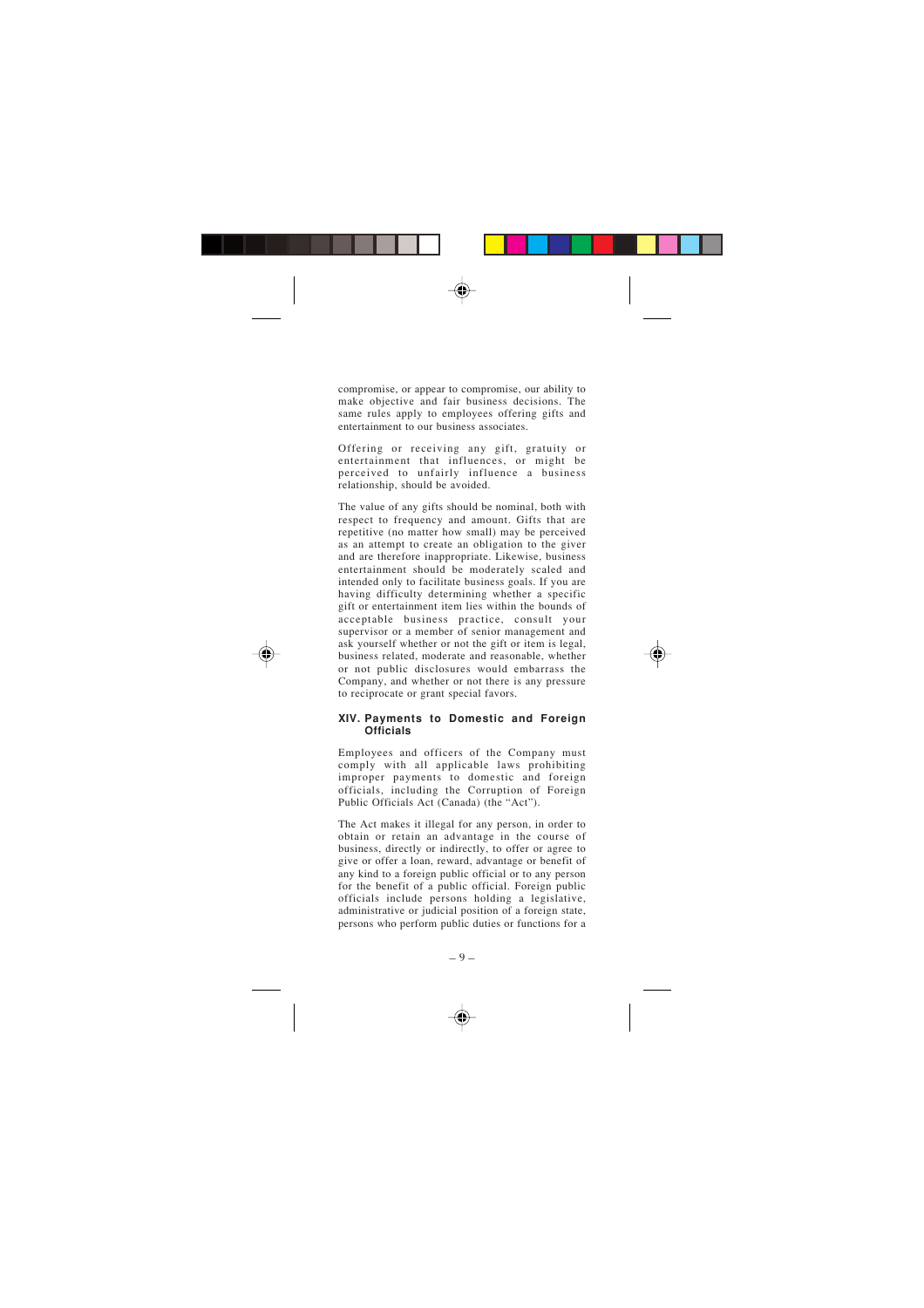foreign state (such as persons employed by board, commissions or government corporations), officials and agents of international organizations, foreign political parties and candidates for office.

Although "facilitated payments" or certain other transactions may be exempted or not illegal under applicable law, the Company's policy is to avoid them. If any employee or officer has any questions about the application of this policy to a particular situation, please report to the Chief Executive Officer, the Corporate Secretary or such other senior officer as may be designated by the Company from time to time who, with the advice of counsel as necessary, will determine acceptability from both a legal and a corporate policy point of view, and any appropriate accounting treatment and disclosures which are applicable to the particular situation.

Violation of the Act is a criminal offence, subjecting the Company to substantial fines and penalties and any officer, director or employee acting on behalf of the Company to imprisonment and fines. Violation of this policy may result in disciplinary actions up to and including discharge from the Company.

#### **XV. Reporting of any Illegal or Unethical behavior**

We have a strong commitment to conduct our business in a lawful and ethical manner. Employees are encouraged to report violations of laws, rules, regulations or this Code to their supervisor or member of senior management to the Ethics & Compliance Officer or through the confidential whistleblower mechanism. We prohibit retaliatory action against any employee who, in good faith, reports a possible violation. It is unacceptable to file a report knowing it to be false.

#### **XVI. Amendment, Modification and Waivers of the Code of Business Conduct and Ethics**

The Code may be amended or modified by the Board of Directors and waivers may be granted by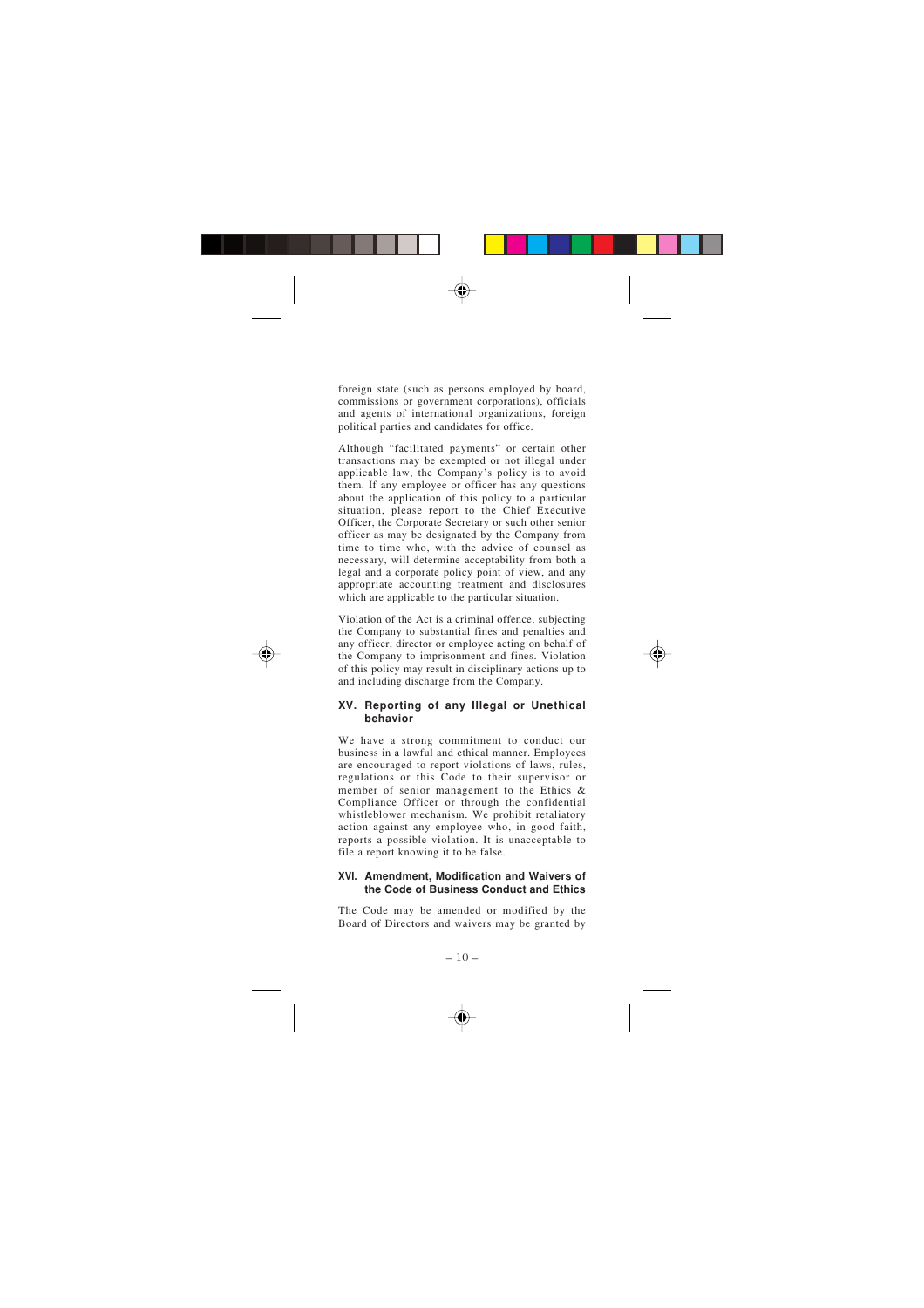the Nominating and Corporate Governance Committee or a vote of the independent directors of the Board, subject to disclosure and other provisions of applicable securities legislation and stock exchange requirements.

#### **XVII. Compliance Procedures**

This Code cannot, and is not intended to, address all of the situations you may encounter. There will be occasions where you are confronted by circumstances not covered by policy or procedure and where you must make a judgment as to the appropriate course of action. In those circumstances or if you have any questions concerning your obligations under this Code we encourage you to use your common sense, and to contact your supervisor or a member of senior management for guidance. Senior management or directors are encouraged to consult with the Chief Executive Officer, the Vice President & Corporate Secretary (also Ethics & Compliance), or such other senior officer of the Company as may be designated by the Company from time to time.

If you fail to comply with this Code or applicable laws, rules or regulations you will be subject to disciplinary measures, up to and including discharge the Company. Violations of this Code may also constitute violations of law and may result in civil or criminal penalties for you, your supervisors and/or the Company.

You are expected to report all violations of this Code promptly by one of the following methods: to your supervisor or to the Chief Executive Officer, Vice President & Corporate Secretary (also Ethics & Compliance Officer) or such other senior officer of the Company who may be designated from time to time or confidentiality through the Company's confidential whistleblowing mechanism. You may choose to remain anonymous in reporting any possible violation of this Code, and all reports will remain confidential.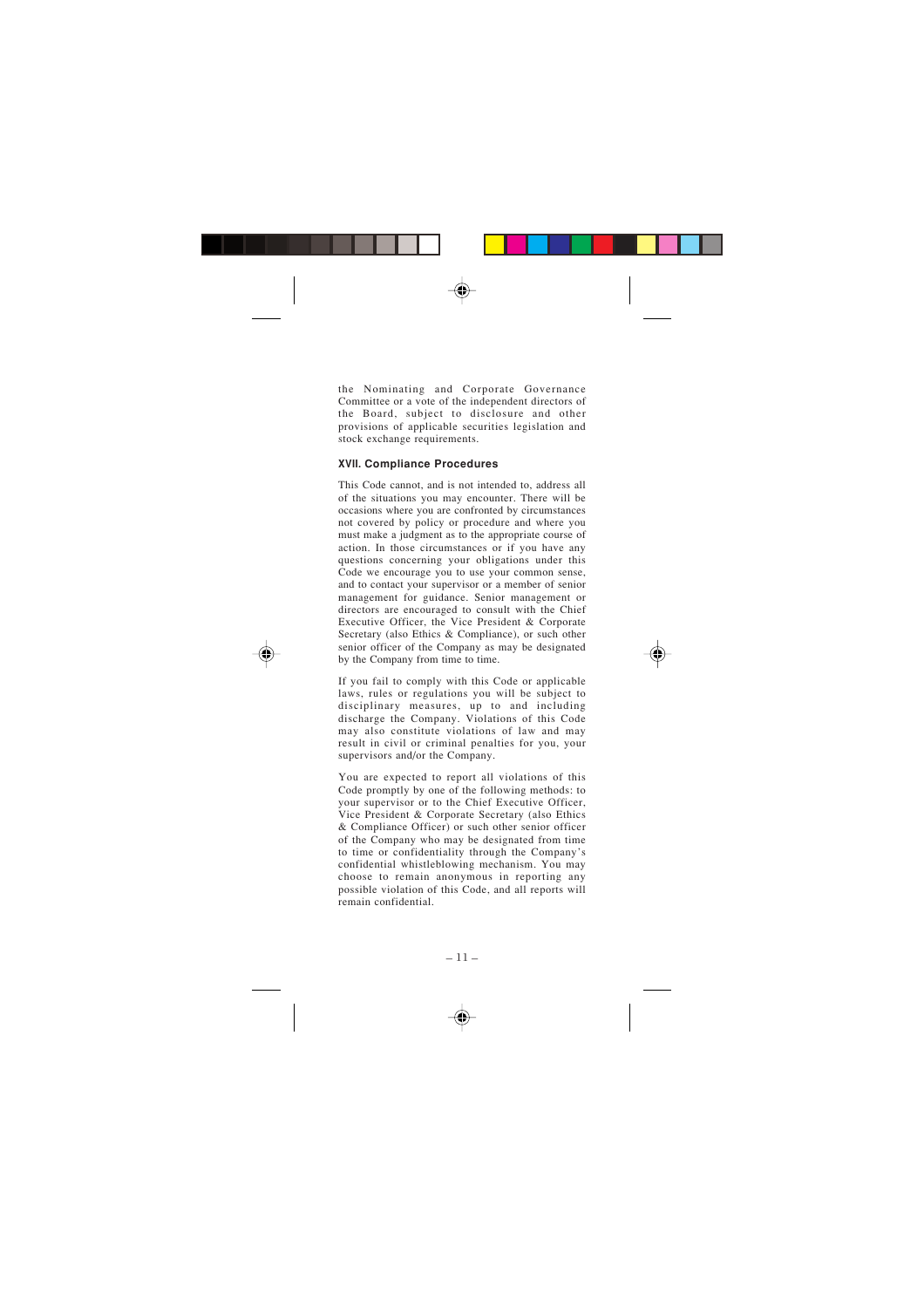## **CHINA GOLD INTERNATIONAL RESOURCES CORP. LTD.**

## **CORPORATE DISCLOSURE, CONFIDENTIALITY AND SECURITIES TRADING POLICY**

## **OBJECTIVE AND SCOPE**

The objective of this disclosure policy is to ensure that communications to the investing public about China Gold International Resources Corp. Ltd. (the "Company") are:

- timely, factual and accurate; and
- broadly disseminated in accordance with all applicable legal and regulatory requirements.

This policy confirms in writing the Company ' s existing disclosure policies and practices. Its goal is to raise awareness of the Company 's approach to disclosure among its board of directors management and employees.

This policy extends to all directors, officers, employees and authorized spokespersons of the Company and its subsidiaries and all other persons involved in business with the Company and its subsidiaries who, by virtue of such relationships, have access to material non-public information and who have agreed to comply with the terms of this policy (collectively, "Covered Persons "). It covers disclosures in documents filed with the securities regulators and written statements made in the Company 's annual and quarterly reports, news releases, letters to shareholders, presentations by senior management and other Company personnel and information contained on the Company ' s website and other electronic communications. It extends to oral statements made in meetings and telephone conversations with analysts and investors, interviews with the media as well as speeches, press conferences and conference calls.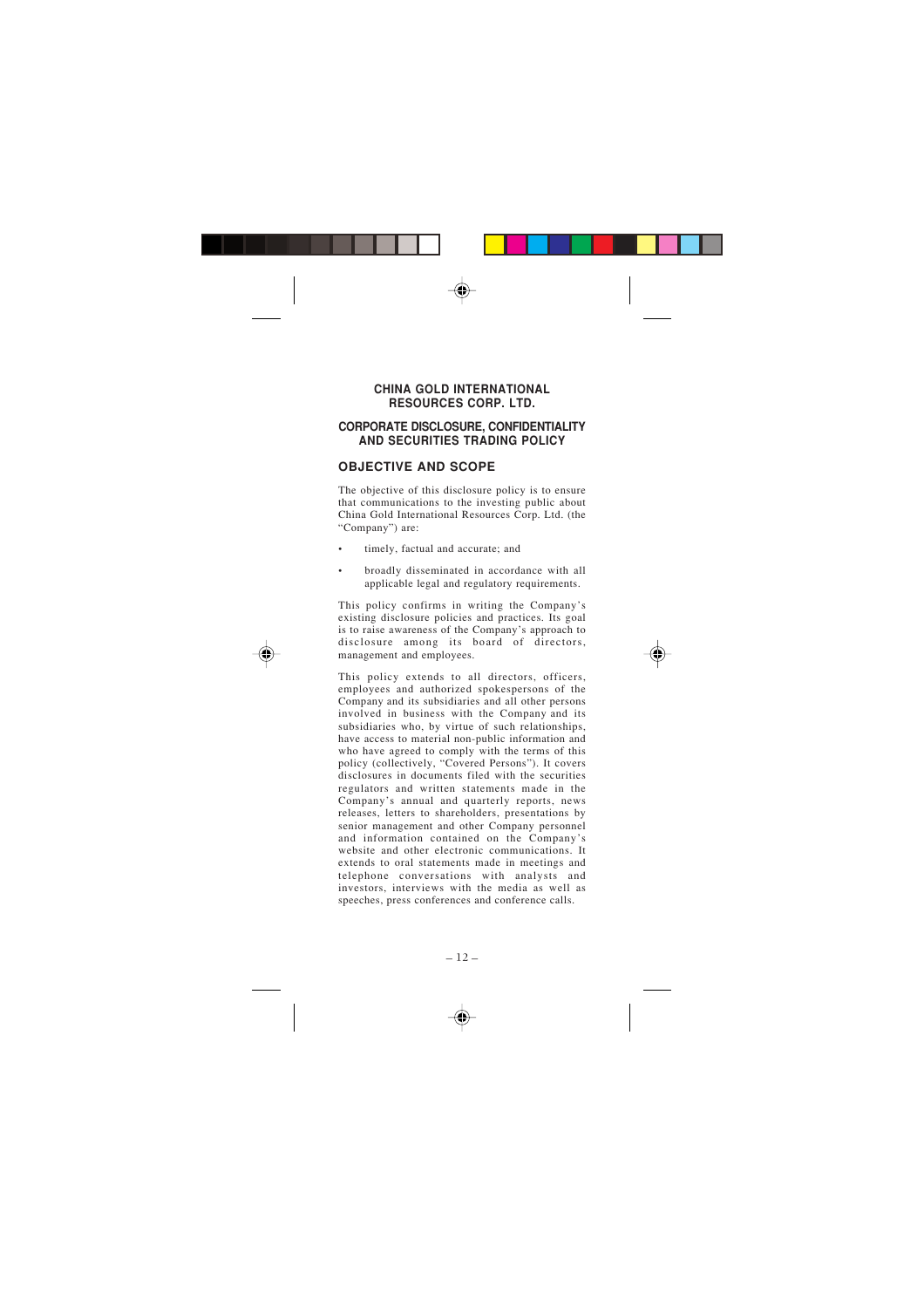# **DISCLOSURE COMMITTEE**

The board of directors has established a disclosure committee (the "Committee") responsible for developing and overseeing the Company ' s corporate disclosure policies, protocols and practices with respect to all electronic, written and oral disclosure of corporate information. The Committee consists of the Vice President & Corporate Secretary, Chief Executive Officer (CEO), Chief Financial Officer (CFO) and the Company 's senior Corporate Communications and investor relations officers (IROs), or those individuals who act in an equivalent position for the Company. Although not a member of the Committee, the Chairman will be entitled, but not obliged, to participate in the Committee ' s deliberations from time to time and, in order to facilitate his participation, he will receive the same information at the same time as it is received by the members of the Committee. Members of the Committee may also, from time to time, identify additional directors, officers, agents or employees who should receive relevant information and disclosure material and participate in the deliberations of the Committee. The Committee will seek advice from legal counsel on matters covered by this policy.

The Committee 's responsibilities will include assessing controls, procedures and policies with respect to all electronic, written and oral disclosure of corporate information. The Committee will make judgments on what information is material. determine when developments affecting the Company 's business justify public disclosure and review and authorize all disclosure in advance of public release. The Committee will also monitor the Company 's website, scrutinize the effectiveness and compliance with its disclosure controls, procedures and policies and be responsible for educating its directors, officers and employees on all matters related to corporate disclosure. The Committee shall establish procedures to ensure that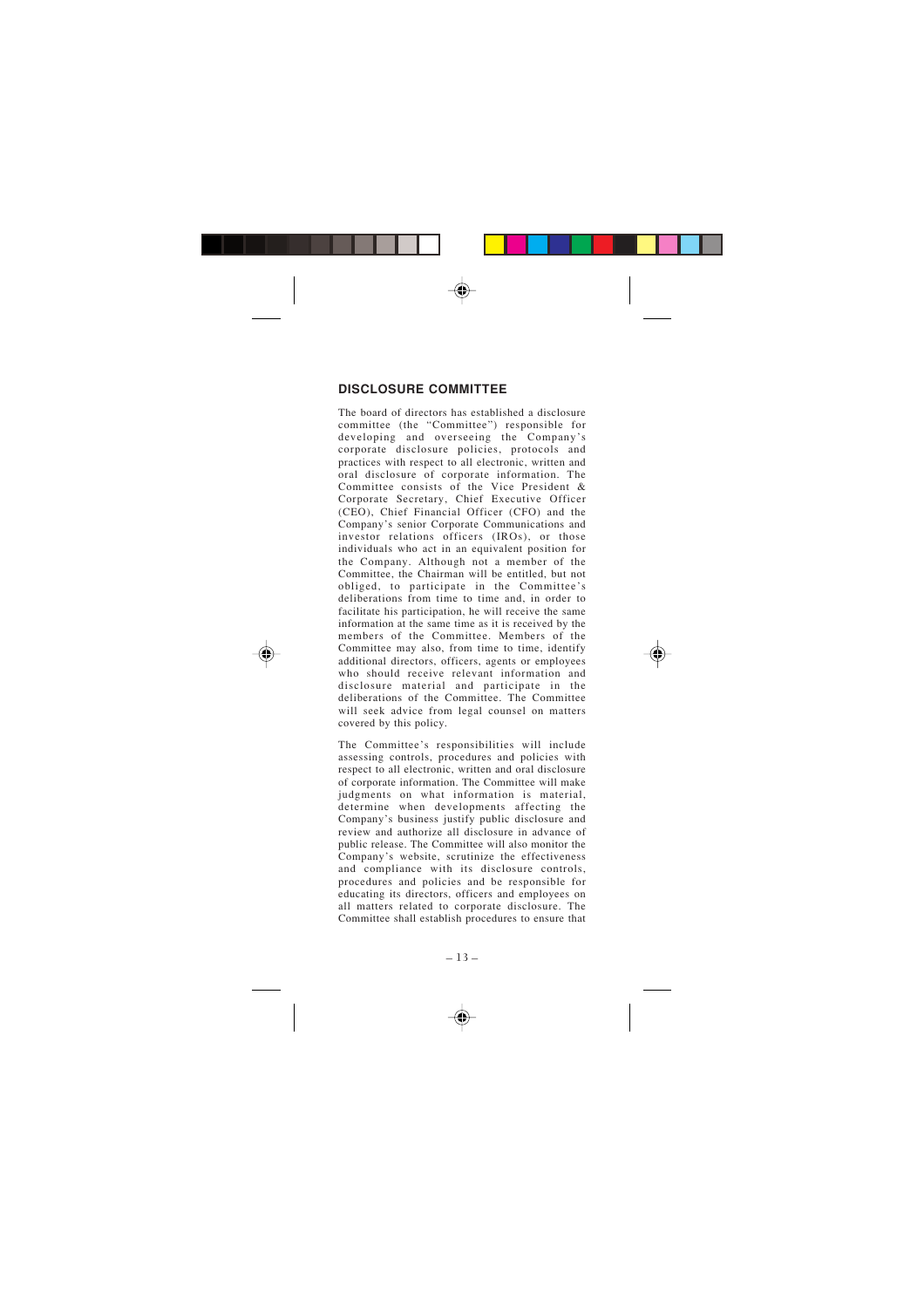it is fully apprised of all pending Company developments that may require public disclosure. If it is determined that the information should remain confidential, the Committee will determine how that inside information will be controlled.

The Committee will review and update, if necessary, this policy on a regular basis to ensure compliance with changing regulatory requirements and to foster adherence to best practices. The Committee will report to the board of directors on at least an annual basis and more frequently as required.

## **PRINCIPLES OF DISCLOSURE OF MATERIAL INFORMATION**

Material information is any information relating to the business and affairs of the Company that results in, or would reasonably be expected to result in a significant change in the market price or value of the Company 's securities or that would be expected to have a significant influence on a reasonable investor 's investment decisions. Material information consists of both material facts and material changes relating to the business and affairs of the Company. In complying with requirements to disclose as soon as practicable all material information under applicable securities laws and stock exchange rules, the Company will adhere to the following basic disclosure principles:

- 1. µL Material information will be publicly disclosed as soon as practicable via news release.
- 2. µL In certain circumstances, it may be determined that complete disclosure would be unduly detrimental to the Company, for example, if release of the information would prejudice negotiations in a corporate transaction. In such cases the information will be kept confidential until the Committee determines that it is appropriate to publicly disclose it. The Committee will cause a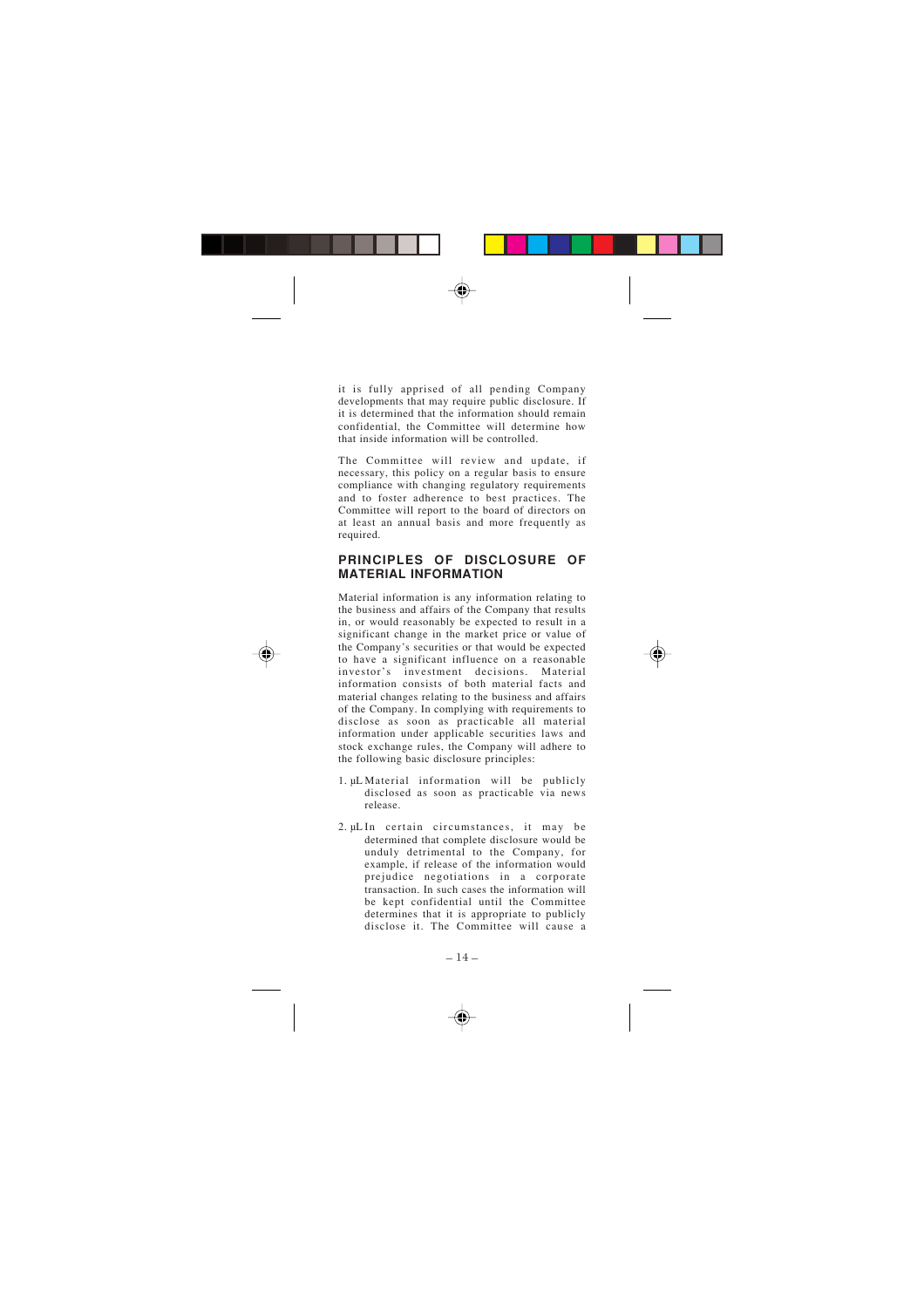confidential material change report to be filed as required by applicable securities regulators.

- 3. µL Disclosure must be made in terms that can be clearly understood by the reasonable investor and should include a full description of the material information, how it positively or negatively impacts the Company and any information the omission of which would make the rest of the disclosure misleading.
- 4. µL Unfavorable material information must be disclosed as promptly and completely as favourable information.
- 5. µL Previously undisclosed material information must not be disclosed to selected individuals, for example, in an interview with an analyst or in a telephone conversation with an investor. If previously undisclosed material information has been inadvertently disclosed to an analyst or any other person not bound by an express confidentiality obligation, such information must be broadly disclosed as soon as practicable via news release.
- 6. µL Disclosure on the Company 's website alone does not constitute adequate disclosure of material non-public information.
- 7. µL Disclosure must be corrected as soon as practicable if the Company subsequently learns that earlier disclosure by the Company contained a material error at the time it was given.

## **SECURITIES TRADING RESTRICTIONS**

It is illegal for anyone to purchase or sell securities of any public Company with knowledge of material information affecting that Company that has not been publicly disclosed. Except in the necessary course of business, it is also illegal for anyone to inform any other person of material non-public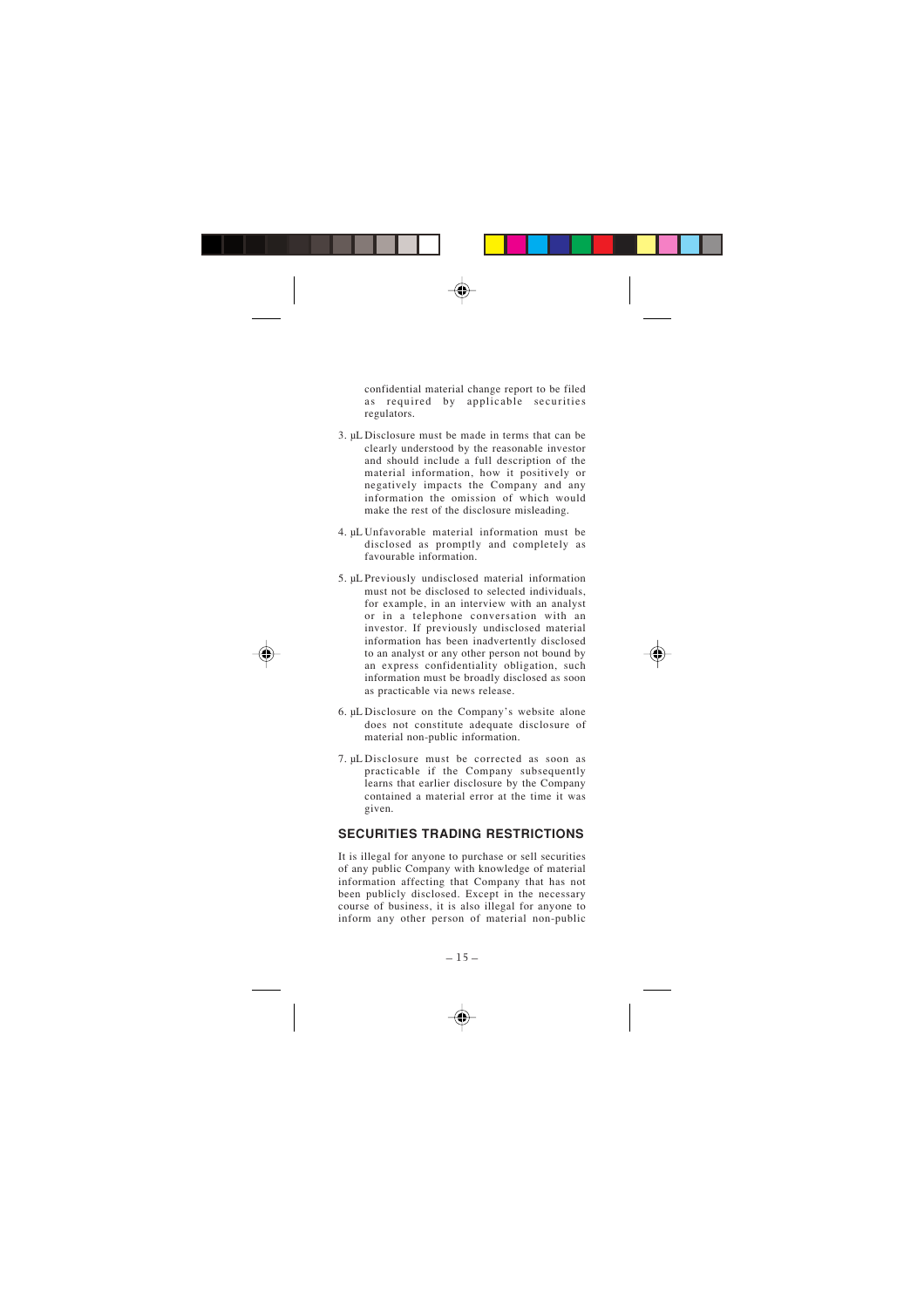information. Therefore, Covered Persons with knowledge of confidential or material information about (i) the Company or (ii) any counter-parties in negotiations of material potential transactions, are prohibited from trading any shares in the Company or any counter-party until the information has been fully disclosed and a reasonable period of time has passed for the information to be widely disseminated (a minimum of two days).

For the purposes of this section, references to "purchases and sales of securities" include purchases or sales of shares, bonds, options, puts and calls, as well as stock option exercises, sales of Company shares acquired upon the exercise of stock options. If and when the Company is subject to applicable United States securities law requirements, this section would also apply to the following elections under a U.S.  $401(k)$  plan: (i) increasing or decreasing periodic contributions allocated to the purchase of Company shares; (ii) intra-plan transfers of an existing balance in or out of Company shares; (iii) borrowing money against the account if the loan results in the liquidation of any portion of Company shares; and (iv) pre-paying a loan if the pre-payment results in allocation of the proceeds to Company shares.

The trading restrictions described in this section continue to apply after termination of employment or other relevant relationship with the Company to the extent that a former Covered Person is in possession of material non-public information at the time of termination. In such case, no trading may take place until the information becomes public or ceases to be material.

Covered Persons are expected to be responsible for compliance with the trading restrictions described in this section by their spouse, minor children and anyone else living in their household, a partnership in which such Covered Person is a general partner, a trust of which such Covered Person is a trustee and an estate of which such Covered Person is an executor (collectively 'Related Parties ').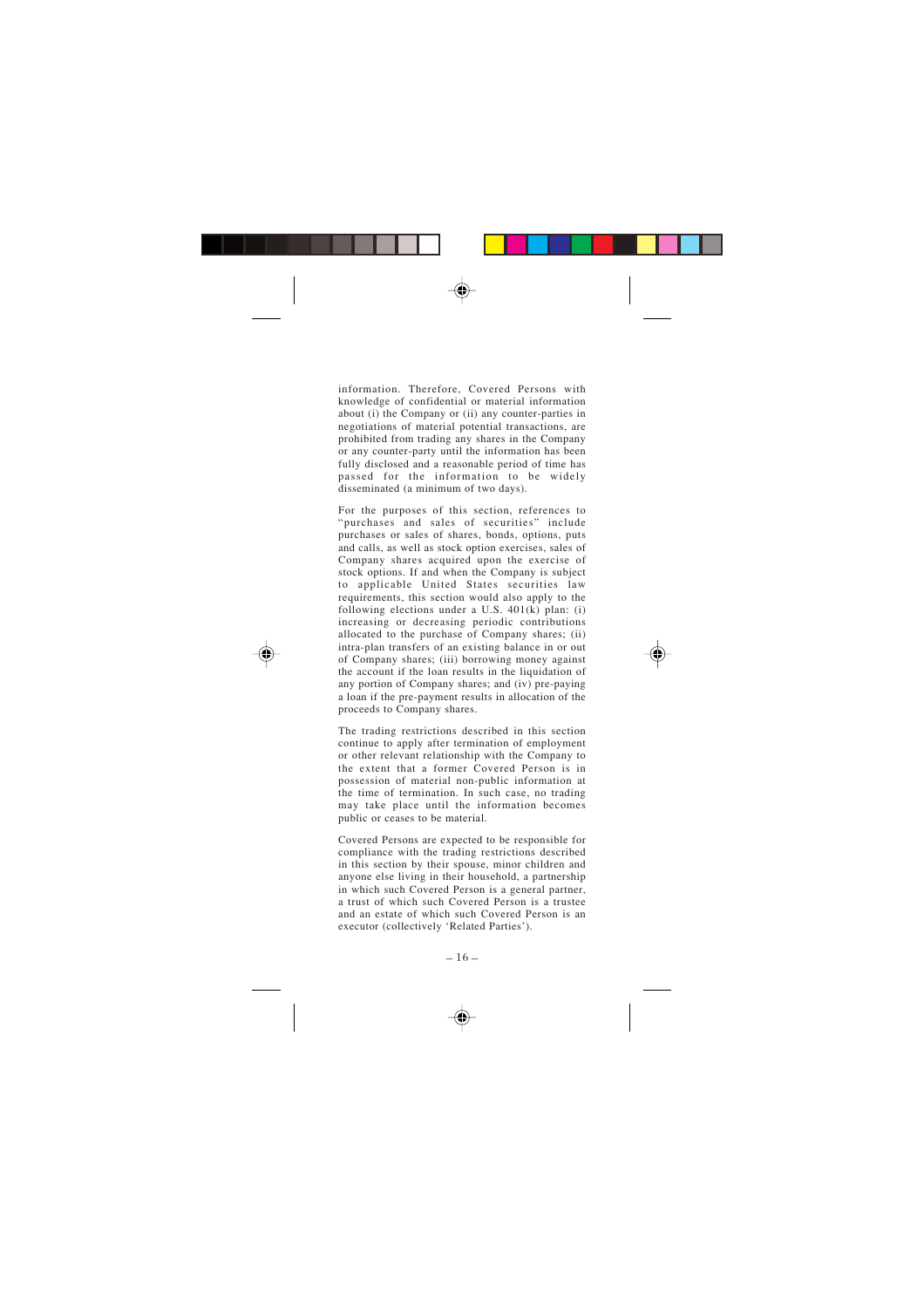Transactions that may be necessary or justifiable for independent reasons, such as the need to raise money for an emergency expenditure, are no exception. Even the appearance of an improper transaction must be avoided.

# **BLACKOUT PERIODS**

Trading blackouts are periods of time during which Covered Persons cannot trade the Company ' s securities or other securities whose price may be affected by material undisclosed information. Trading blackout periods will apply to those Covered Persons during periods when financial statements are being prepared but results have not yet been publicly disclosed.

Blackout periods may be prescribed for Covered Persons, from time to time, by the Committee in circumstances in which material non-public information exists. All persons with knowledge of such information will be covered by the blackout, including external advisors such as legal counsel and investment bankers.

Persons subject to the blackout period restrictions whose employment or other relationship with the Company terminates during a blackout period will remain subject to the restrictions until the end of such period.

# **PRE-CLEARANCE OF TRADES**

To protect the reputation of the Company and avoid the appearance of impropriety, all directors, officers and employees of the Company and its subsidiaries, whether or not they are Covered Persons, are required to pre-clear all proposed trades in the Company 's securities, whether by themselves or by their Related Parties, including the exercise of stock options, with the Corporate Secretary of the Company or such other person as may be designated by the Company from time to time.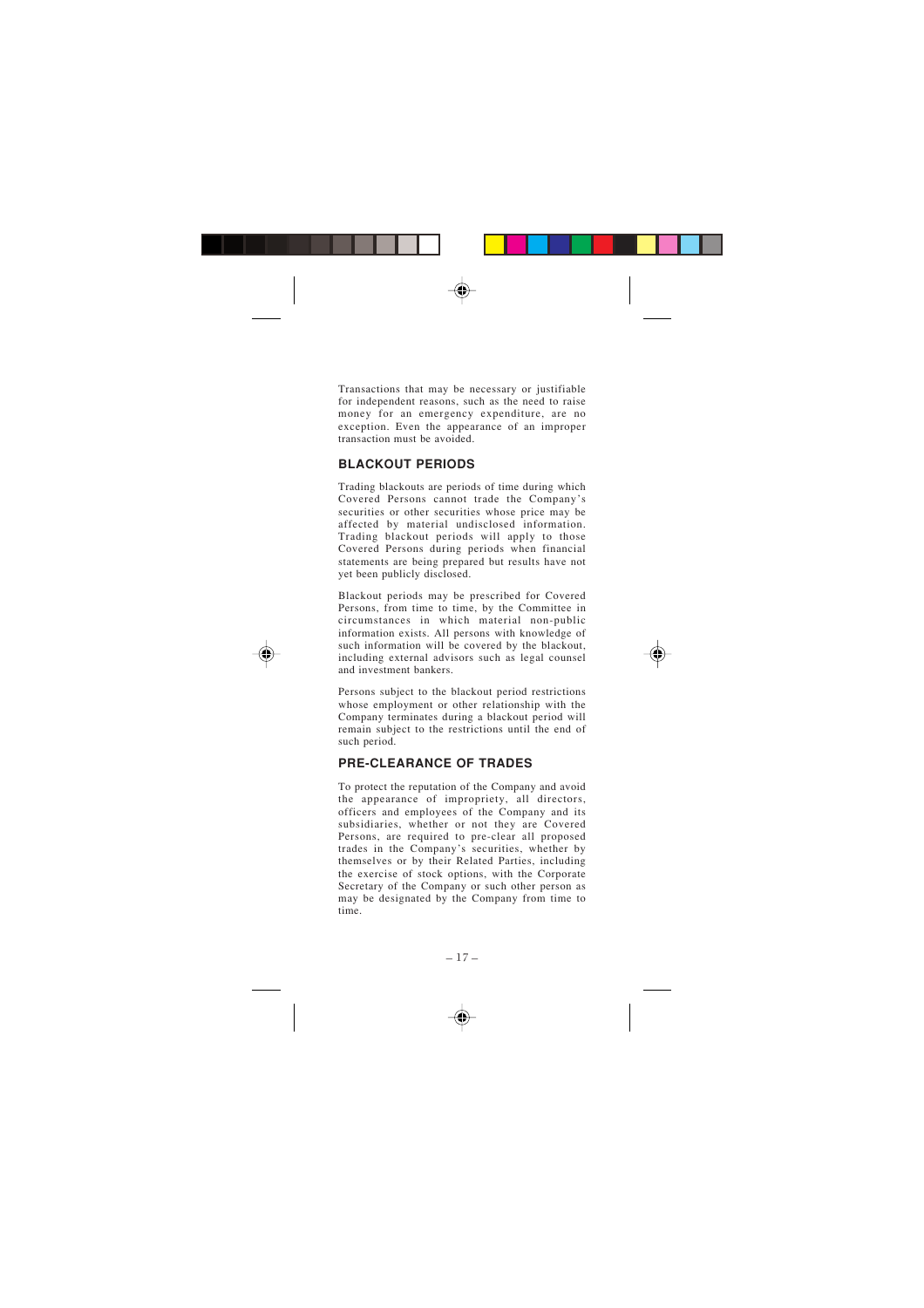# **ADDITIONAL PROHIBITED TRANSACTIONS**

It is improper and inappropriate for any personnel of the Company to engage in short-term or speculative transactions involving the Company ' s securities. It is the policy of the Company that Covered Persons and their Related Parties, should not engage in any of the following activities with respect to securities of the Company:

- (1) Purchases of stock of the Company on margin;
- (2) Short sales (i.e., selling stock such person does not own and borrowing the shares to make delivery); and
- (3) Buying or selling puts, calls or other derivatives in securities of the Company.

## **MAINTAINING CONFIDENTIALITY**

Any person subject to this policy is prohibited from communicating confidential information to anyone else, unless it is necessary to do so in the ordinary course of business. Efforts will be made to limit access to such confidential information to only those who need to know the information and such persons will be advised that the information is to be kept confidential.

Covered Persons should be aware that communication by e-mail leaves a physical track of its passage that may be subject to later decryption attempts. Caution should be taken for all confidential information being transmitted over the Internet. All confidential e-mails should be secured by appropriate encryption and validation methods.

Outside parties privy to undisclosed material information concerning the Company will be told that they must not divulge such information to anyone else, other than in the necessary course of business and that they may not trade in the Company 's securities until the information is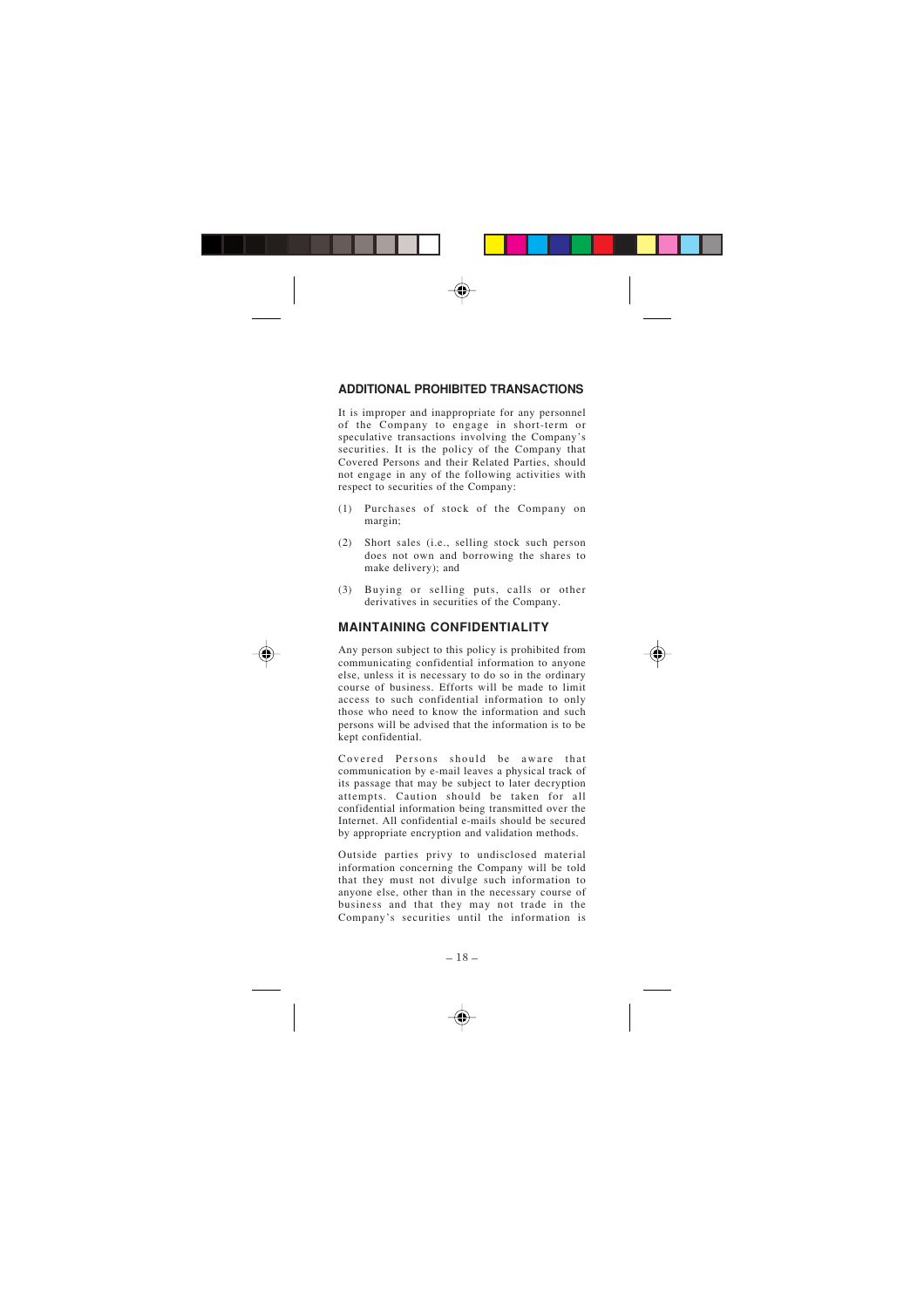publicly disclosed. Where appropriate, such outside parties will be requested to confirm their commitment to non-disclosure in the form of a written confidentiality agreement.

In order to prevent the misuse or inadvertent disclosure of material information, the procedures set forth below should be observed at all times:

- 1. Documents and files containing confidential information should be kept in a safe place to which access is restricted to individuals who "need to know" that information in the necessary course of business. Code names should be used as required.
- 2. Confidential matters should not be discussed in places where it is reasonable to expect that the discussion may be overheard, such as elevators, hallways, restaurants, airplanes or taxis.
- 3. Confidential matters should not be discussed on wireless telephones or other wireless devices.
- 4. Confidential documents should not be read or displayed in public places and should not be discarded where others can retrieve them.
- 5. Employees must ensure they maintain the confidentiality of information in their possession outside of the office as well as inside the office.
- 6. Transmission of documents by electronic means, such as by fax or directly from one computer to another, should be made only where it is reasonable to believe that the transmission can be made and received under secure conditions.
- 7. Unnecessary copying of confidential documents should be avoided and documents containing confidential information should be promptly removed from conference rooms and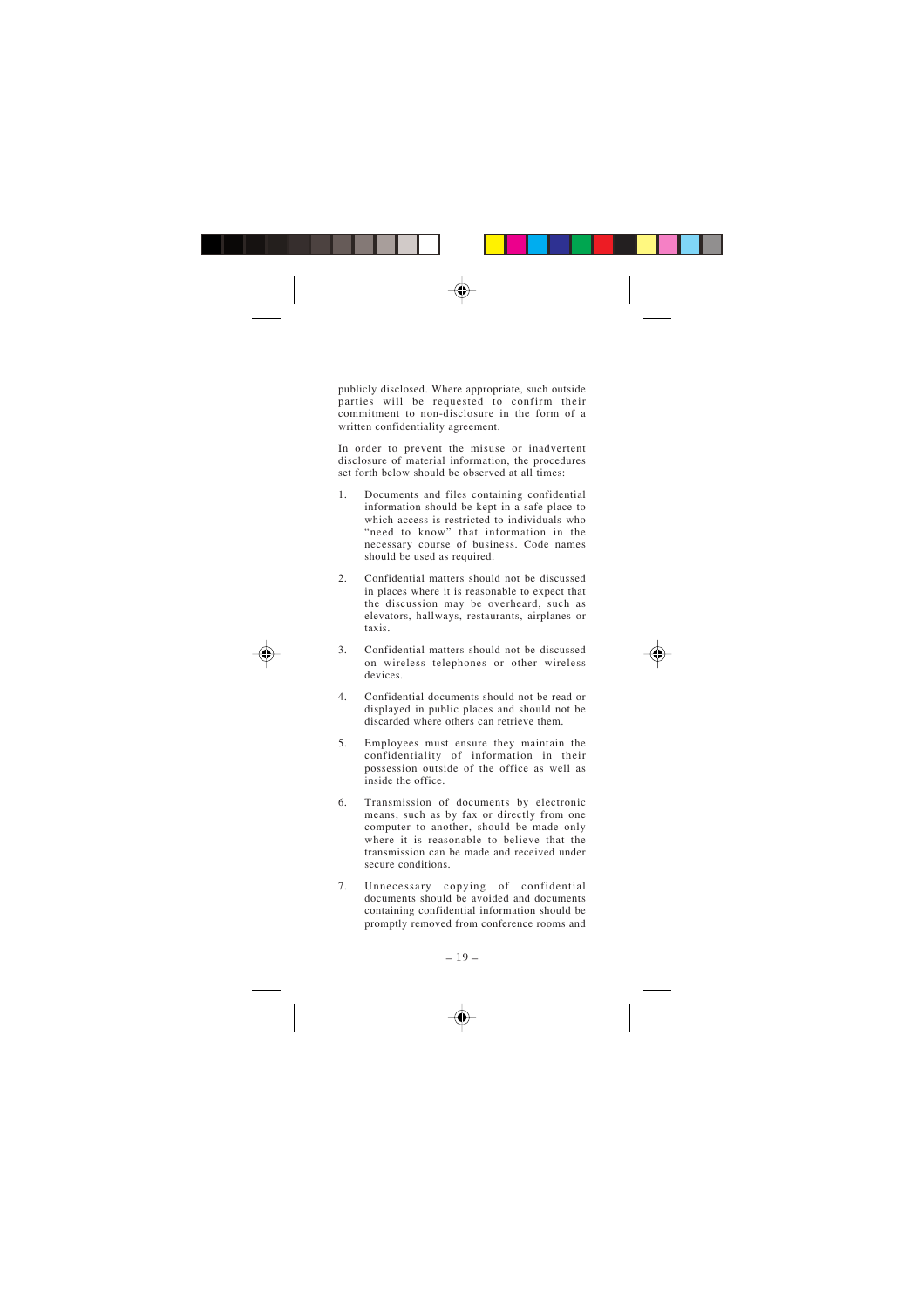work areas after meetings have concluded. Extra copies of confidential documents should be shredded or otherwise destroyed.

8. Access to confidential electronic data should be restricted through the use of passwords.

## **DESIGNATED SPOKESPERSONS**

The Company designates a limited number of spokespersons responsible for communication with the investment community, regulators or the media. The CEO, CFO and IROs shall be the official spokespersons for the Company. Individuals holding these offices may, from time to time. designate others within the Company to speak on behalf of the Company as back-ups or to respond to specific inquiries.

Persons who are not official spokespersons must not respond under any circumstances to inquiries from the investment community, the media or others, unless specifically asked to do so by an official spokesperson.

# **NEWS RELEASES**

Once the Committee determines that a development is material, a news release will be drafted, approved and issued. Should a material statement inadvertently be made on a selective basis, the Company will issue a news release as soon as practicable in order to fully disclose that information.

Whenever feasible, news releases will be scheduled to be issued before or after the trading hours of the stock exchange(s) on which the Company ' s securities are listed or quoted. Prior to delivery to newswire services, copies of the news release will be provided to the exchange including the market surveillance department for such exchanges. If the market surveillance department of the stock exchanges are open at the time of a proposed announcement, prior notice of a news release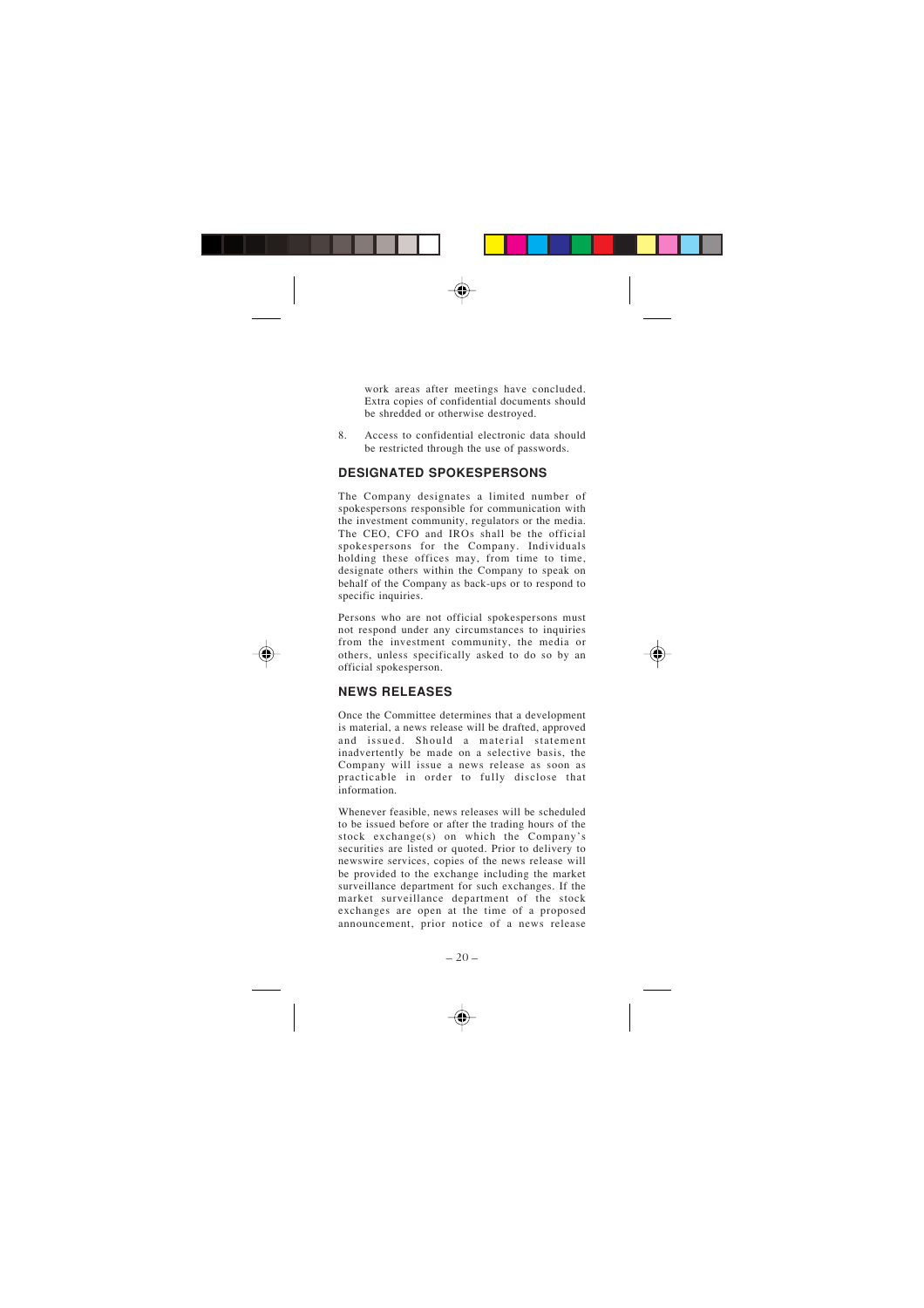announcing material information must be provided to such departments, and a verbal confirmation of receipt obtained, to enable a trading halt, if deemed necessary by the stock exchange(s).

Annual and interim financial results will be publicly released as scheduled to meet filing requirements, following audit committee and board approval of the financial statements.

News releases will be disseminated through an approved news wire service that provides simultaneous national and/or international distribution. News releases will be transmitted to appropriate regulatory bodies, major business wires, national financial media and the local media in areas where the Company has its headquarters and major operations.

News releases will be posted on the Company ' s website as soon as practicable after release over the news wire.

# **CONFERENCE CALLS**

Conference calls may be held for quarterly earnings and major corporate developments, whereby discussion of key aspects is accessible simultaneously to all interested parties, some as participants by telephone and others in a listen-only mode by telephone or via a webcast over the Internet. The call will be preceded by a news release containing all relevant material information. At the beginning of the call, a Company spokesperson will provide appropriate cautionary language with respect to any forward-looking information and direct participants to publicly available documents containing the assumptions, sensitivities and a full discussion of the risks and uncertainties.

The Company will provide advance notice of the conference call and webcast by issuing a news release announcing the date and time and providing information on how interested parties may access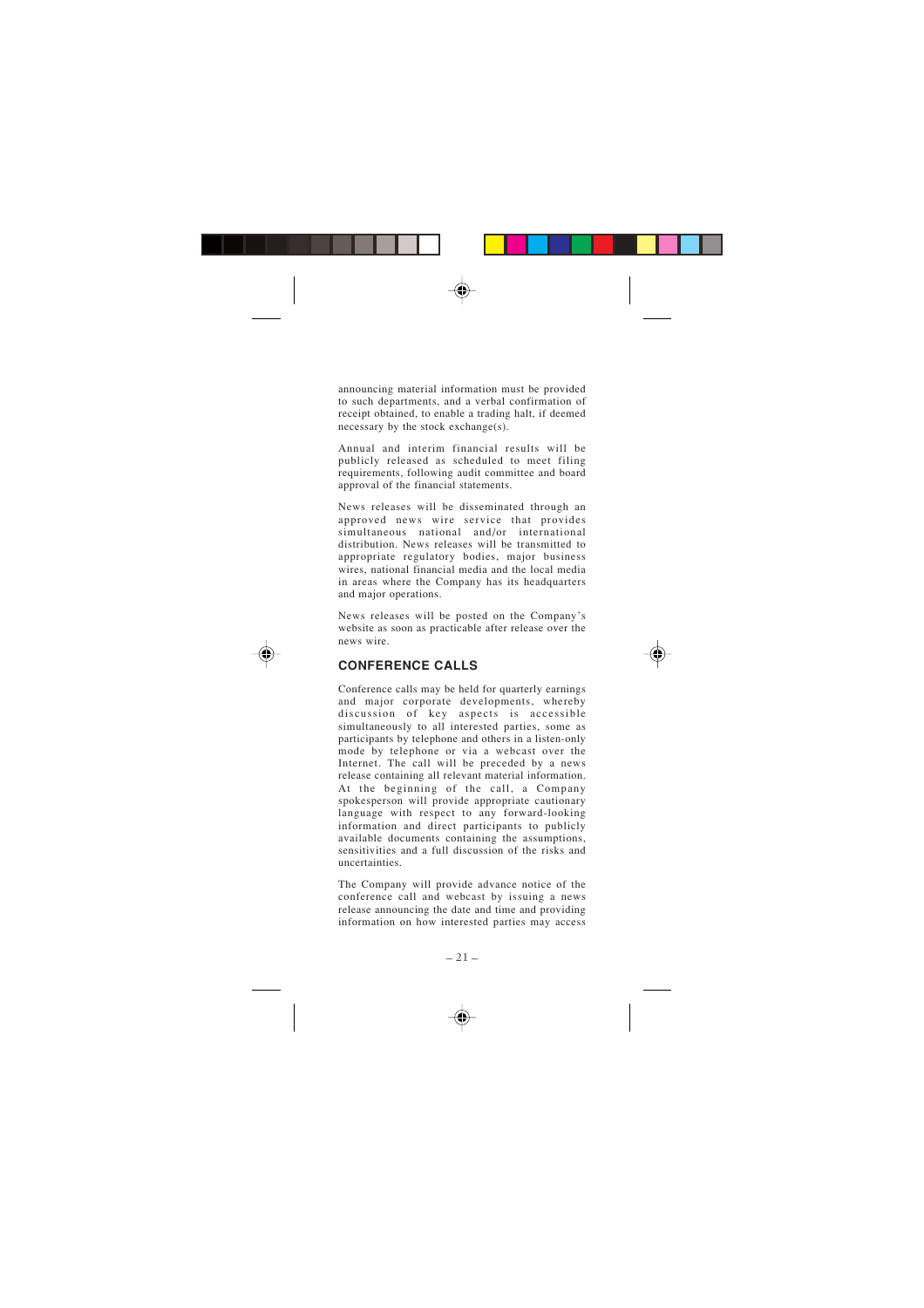the call and webcast. In addition, the Company may send invitations to analysts, institutional investors, the media and others invited to participate. Any non-material supplemental information provided to participants will also be posted to the website for others to view. A tape recording of the conference call and/or an archived audio webcast on the Internet will be made available following the call for a reasonable period of time for anyone interested in listening to a replay.

Following the call, if it is determined that during the call comments by management included previously undisclosed material information, the Company will as soon as practicable disclose such information broadly via news release.

# **RUMOURS**

The Company does not comment, affirmatively or negatively, on rumours unless required to do so by applicable securities laws or stock exchange rules. This also applies to rumors promulgated on the Internet. The Company 's spokespersons will respond consistently by saying, "It is our policy not to comment on market rumours or speculation. " Should a stock exchange request that the Company make a definitive statement in response to a market rumour that is causing significant volatility in the stock, the Committee will consider the matter and decide whether to make a policy exception.

## **CONTACTS WITH ANALYSTS, INVESTORS AND THE MEDIA**

Disclosure in individual or group meetings does not constitute adequate disclosure of information that is considered material non-public information. If the Company intends to announce material information at an analyst or shareholder meeting, press conference or conference call, the announcement must be preceded by a news release.

The Company recognizes that meetings with analysts and significant investors are an important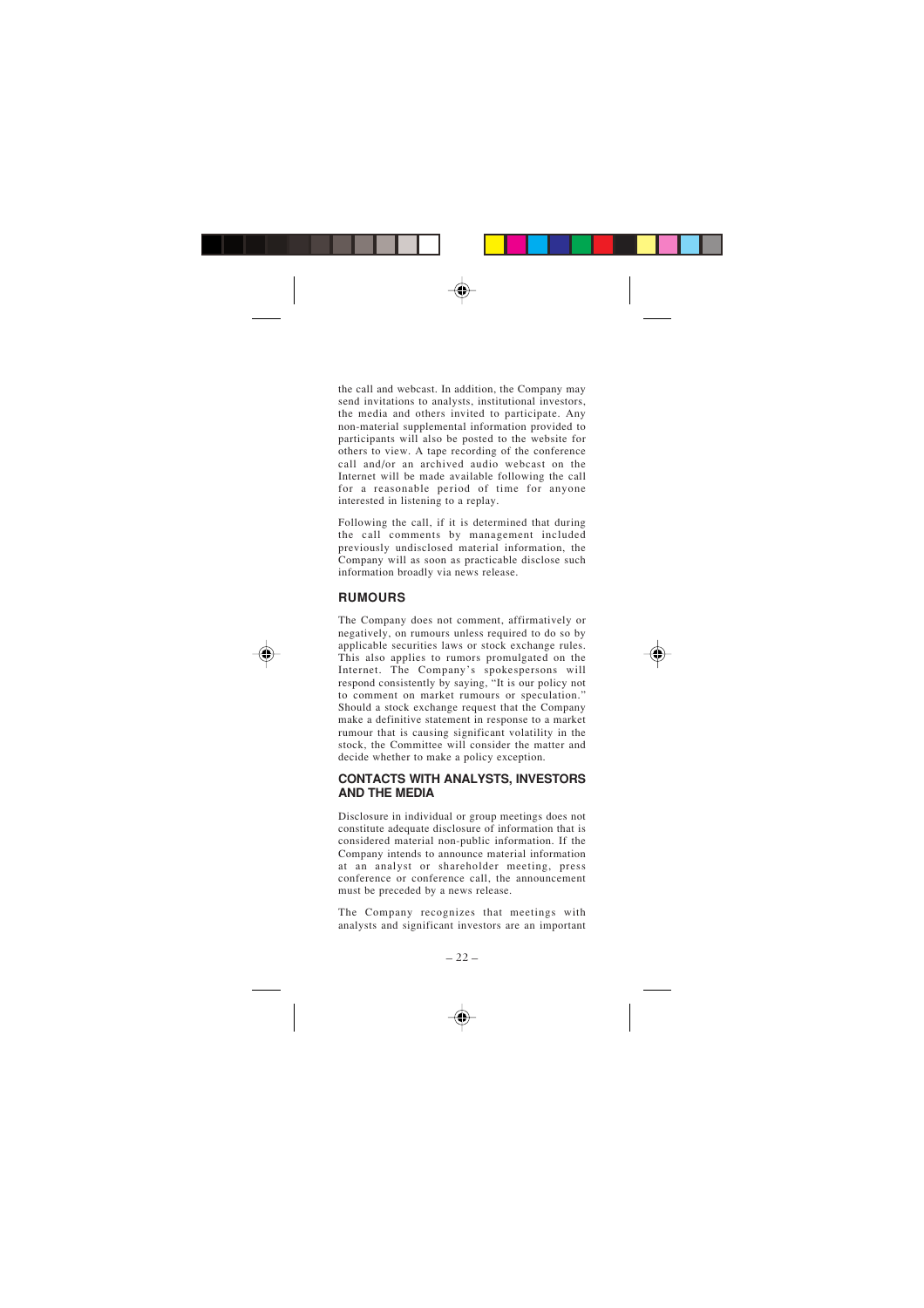element of the Company 's investor relations program. The Company will meet with analysts and investors on an individual or small group basis as needed and will initiate contacts or respond to calls in a timely, consistent and accurate fashion in accordance with this policy.

The Company will provide only non-material information through individual and group meetings, in addition to regular publicly disclosed information, recognizing that an analyst or investor may construct this information into a mosaic that could result in material information. The Company cannot alter the materiality of information by breaking down the information into smaller, nonmaterial components.

## **REVIEWING ANALYST DRAFT REPORTS AND MODELS**

It is the Company 's policy to review, upon request, analysts ' draft research reports or models for the purpose of pointing out errors in fact based on publicly disclosed information. When an analyst inquires with respect to his/her estimates, the Company will question an analyst 's assumptions if the estimate is significantly different than the range of estimates provided in the Company 's published earnings guidance. The Company will limit its comments in responding to such inquiries to nonmaterial information. The Company will not confirm, or attempt to influence, an analyst ' s opinions or conclusions and will not express comfort with the analyst 's model and earnings estimates.

In order to avoid appearing to "endorse" an analyst 's report or model, the Company will provide its comments orally or will attach a disclaimer to written comments to indicate the report was reviewed only for factual accuracy.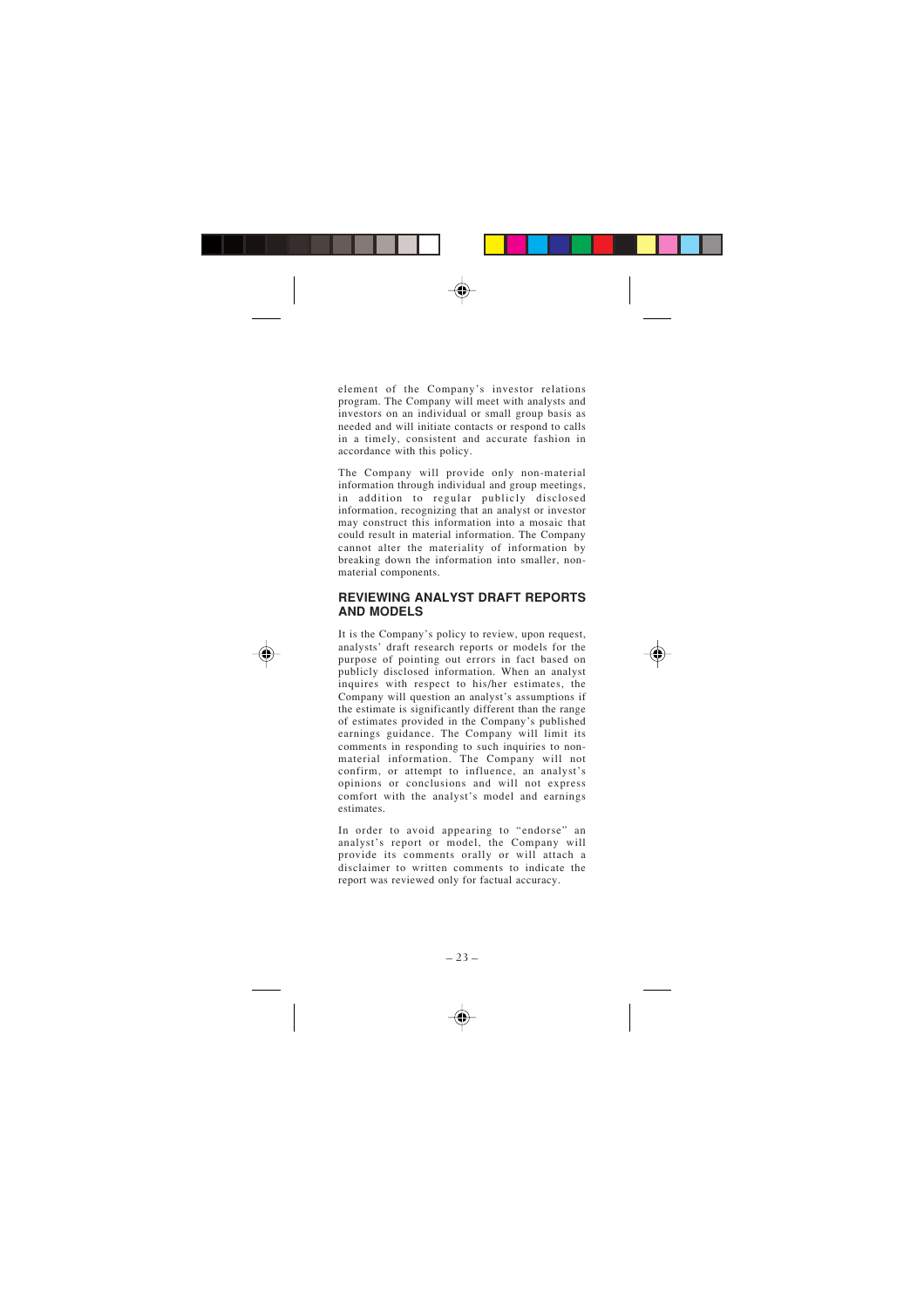# **DISTRIBUTING ANALYST REPORTS**

Analyst reports are proprietary products of the analyst 's firm. Including an analyst report in the distribution of the Company 's investor information package may be viewed as an endorsement by the Company of the report, and should be avoided. The Company may post on its website a complete list, regardless of the recommendation, of all the investment firms and analysts who have provided recent research coverage on the Company. If provided, such list will not include links to the analysts ' websites or publications.

# **FORWARD-LOOKING INFORMATION**

Should the Company elect to disclose forwardlooking information in continuous disclosure documents, speeches, conference calls, etc., the following guidelines will be observed.

- 1. The information, if deemed material, will be broadly disseminated via news release, in accordance with this disclosure policy.
- 2. The information will be clearly identified as forward looking.
- 3. The Company will identify all material assumptions used in the preparation of the forward-looking information.
- 4. The information will be accompanied by a statement that identifies, in very specific terms, the risks and uncertainties that may cause the actual results to differ materially from those projected in the information, including a sensitivity analysis to indicate the extent to which different business conditions from the underlying assumptions may affect the actual outcome.
- 5. The information will be accompanied by a statement that the information is given as of a current date and may be subject to future change and that the Company disclaims any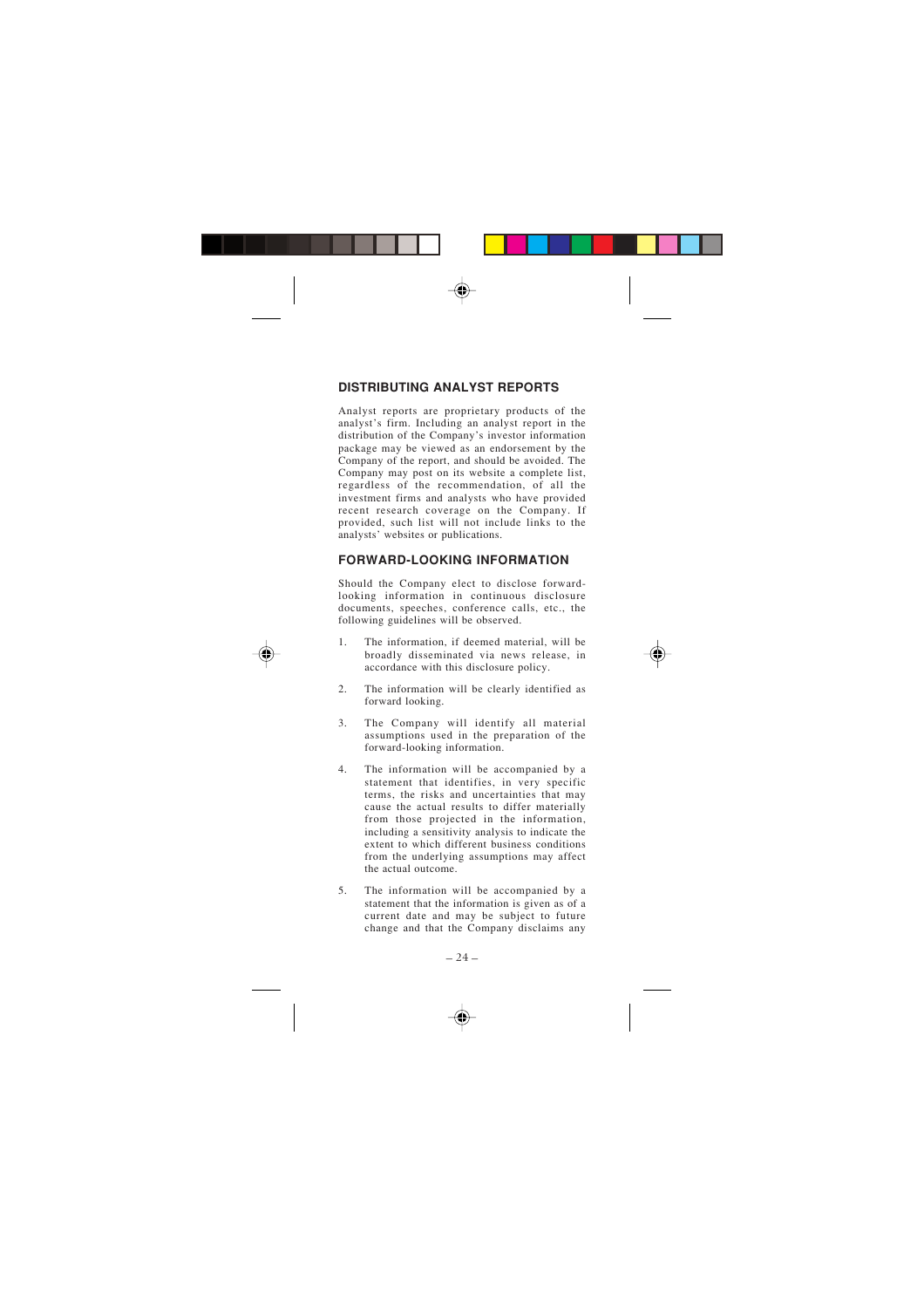intention or obligation to update or revise the forward-looking information, whether as a result of new information, future events or otherwise. Notwithstanding this disclaimer, should subsequent events prove past<br>statements about current trends to be statements about current trends to materially off target, the Company may choose to update its guidance on the anticipated impact on revenue and earnings or other key measures of corporate performance via news release, explaining underlying reasons.

# **PROVIDING GUIDANCE**

The Company will try to ensure, through its regular public dissemination of quantitative and qualitative information that the analysts ' estimates are generally in line with the Company 's own expectations. The Company will not confirm, or attempt to influence, an analyst 's opinions or conclusions and will not express comfort with analysts ' models and earnings estimates.

If the Company has determined that it will be reporting results materially different to market expectations, it will disclose this information in a news release in order to avoid the risk of selective disclosure.

# **QUIET PERIODS**

In order to avoid the appearance of selective disclosure, the Company will observe a quarterly quiet period, during which no guidance as to revenues, earnings or other measures of corporate performance will be provided externally. The quiet period commences on the first day of the month following the end of a quarter and ends with the filing of the Company 's quarterly results.

# **DISCLOSURE RECORD**

The Committee will designate one or more locations at which the files containing all public information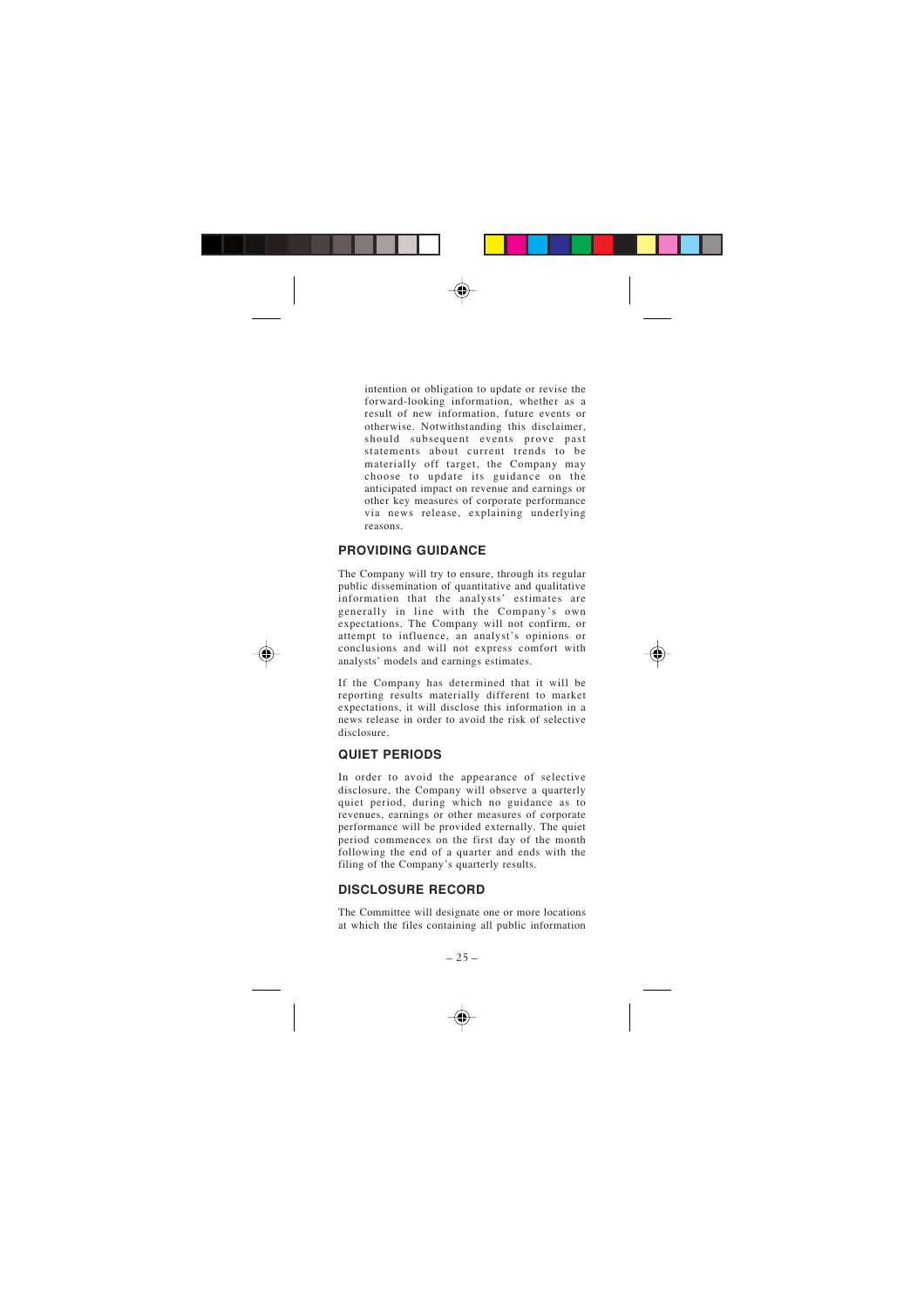about the Company, including continuous disclosure documents, news releases, analysts ' reports, transcripts or tape recordings of conference calls, debriefing notes, notes from meetings and telephone conversations with analysts and investors, as well as newspaper articles will be kept.

## **RESPONSIBILITY FOR ELECTRONIC COMMUNICATIONS**

This disclosure policy also applies to electronic communications. Accordingly, those responsible for written and oral public disclosures shall also be responsible for electronic communications.

The IROs are responsible for causing the Company 's website to be updated and for monitoring all Company information placed on the website to ensure that it is accurate, complete, upto-date and in compliance with relevant securities laws. The IROs shall only post to the website documents publicly filed on the Canadian SEDAR system and other documents approved by the Committee. The IROs shall advise the Committee as to any information placed on the website that will be removed having ceased to be accurate or relevant.

Any links from the Company website to a third party website will include a notice that advises the reader that he or she is leaving the Company ' s website and that the Company is not responsible for the contents of the other site.

Investor relations material shall be contained within a separate section of the Company 's website and shall include a notice that advises the reader that the information posted was accurate at the time of posting, but may be superseded by subsequent disclosures. All data posted to the website, including text and audiovisual material, shall show the date on which such material was originally issued. Any material changes in information posted on the Company 's website must be updated as soon as practicable.